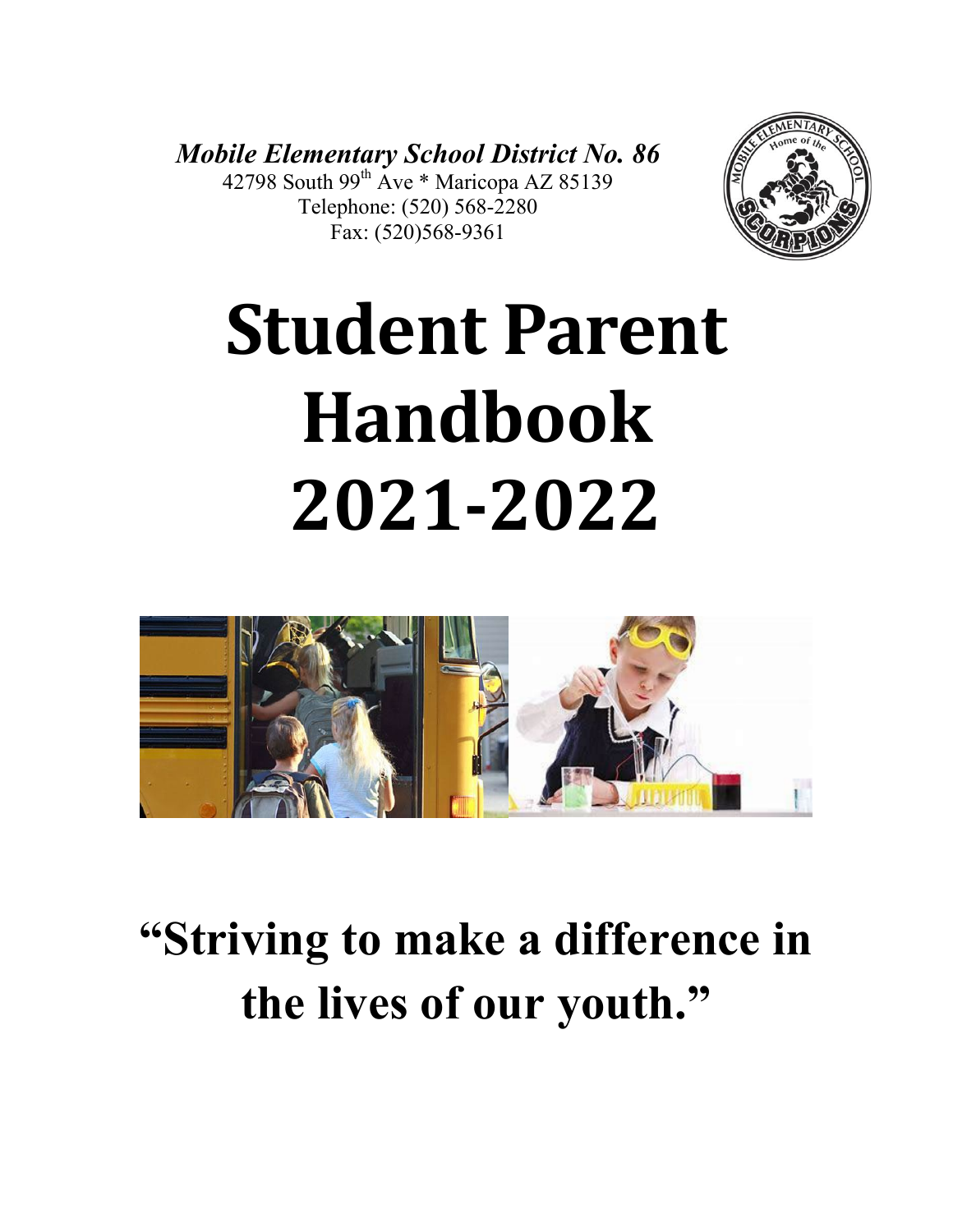#### *Mobile Elementary School District No. 86*

**42798 South 99th Ave \* Maricopa, Arizona 85139 Telephone: (520) 568-2280 \* (520) 568-3947 Fax: (520) 568-9361**

> *Governing Board* **Delores Brown Pat Blair Karen Kinney**

*District Administrator* **Teri R. Dominguez**

**July 2021 Dear Parents and Guardians,**

**On behalf of the Mobile ESD No. 86 governing board, administration, and staff, we welcome you and your student to the 2021-2022 school year. It is our goal for your student to be engaged in successful learning experiences at Mobile Elementary School throughout the school year.**

**This handbook contains information that will be helpful to you and your student. Please read it carefully and keep as a handy reference. There is a tear-off portion on the bottom of the last page. Please sign, have your child sign, as appropriate, and return to school.**

**We believe it is important that parents work closely with the school. When we are "partners in learning" your child's academic achievement increases and communication between school and home improves. Also, students behave better and there are fewer conduct issues. Thank you for your support and involvement.** 

**We are excited about the school year before us and are eager to work with you and your student. Thank you for helping to make this a GREAT school year.**

**Sincerely,**

**Teri R. Dominguez, M. ED District Administrator**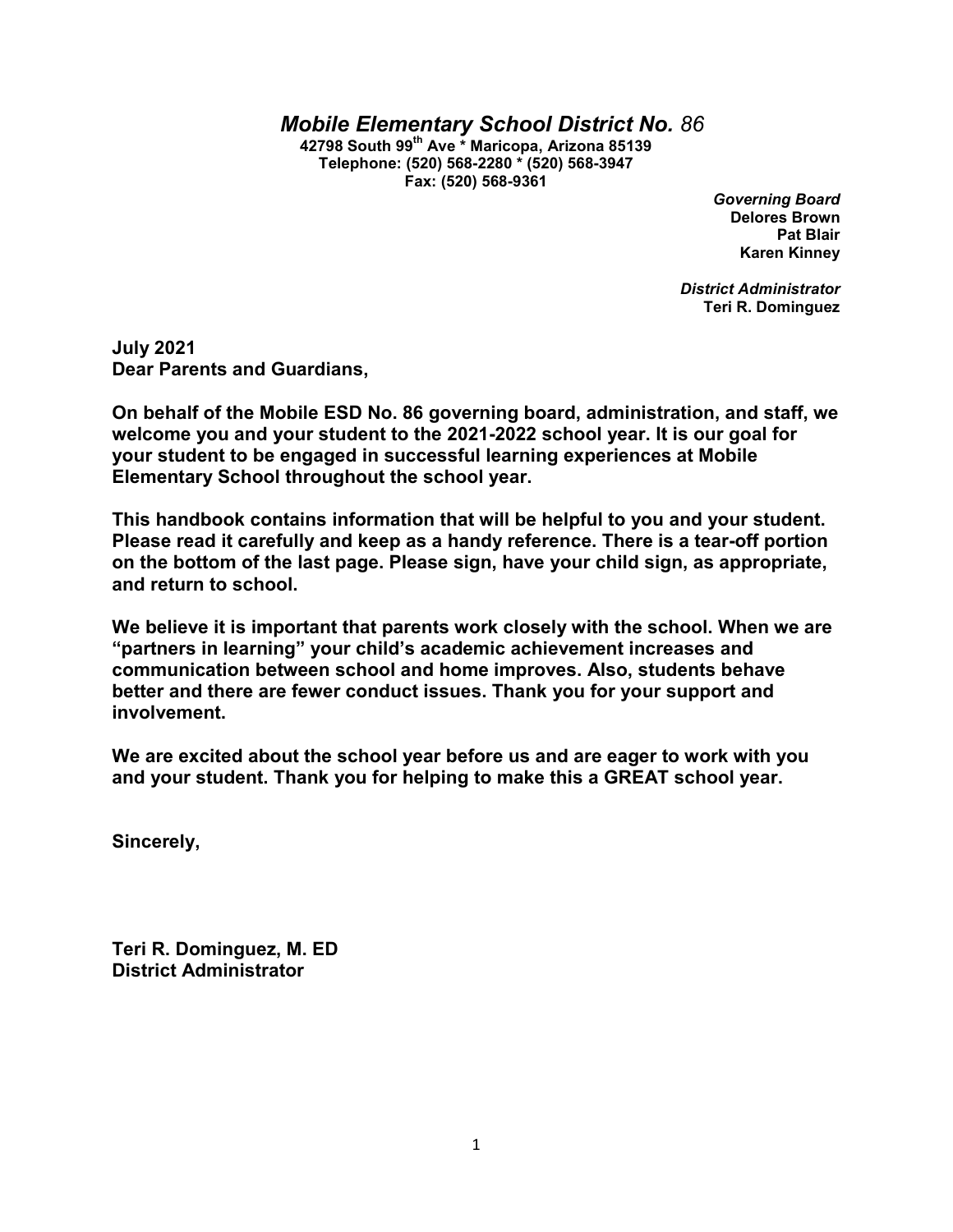

**Mobile Elementary School District No 86** "Home of the Scorpions" 42798 South 99th Ave \* Maricopa AZ 85139 \* Phone 520-568-2280 \* Fax 520-568-9361

## **Student—Parent Handbook 2021-2022**

## **Instructional Program**

The Arizona State Standards serve as the core curriculum for Mobile Elementary School. Students receive instruction in reading, writing, mathematics, science, social studies, spelling, handwriting and language according to the identified standards for their grade level. The standards for technology, workplace skills, health, the arts, and world language are integrated throughout the curriculum.

We believe all students can learn and that they will, given the focused instruction and learning time needed. We work to engage students in teaching and learning that is challenging and motivating, with the goal that all students experience growth, progress and academic achievement. A well-rounded, comprehensive educational program is our goal, and provides targets for continued learning and improvement.

Students learn better and they learn more when there is a close, cooperative relationship between the school and home. Parents are welcome and encouraged to be "partners in learning" in your students' school experiences. Working together, our students will grow, develop, learn, and achieve high levels of success in their lives.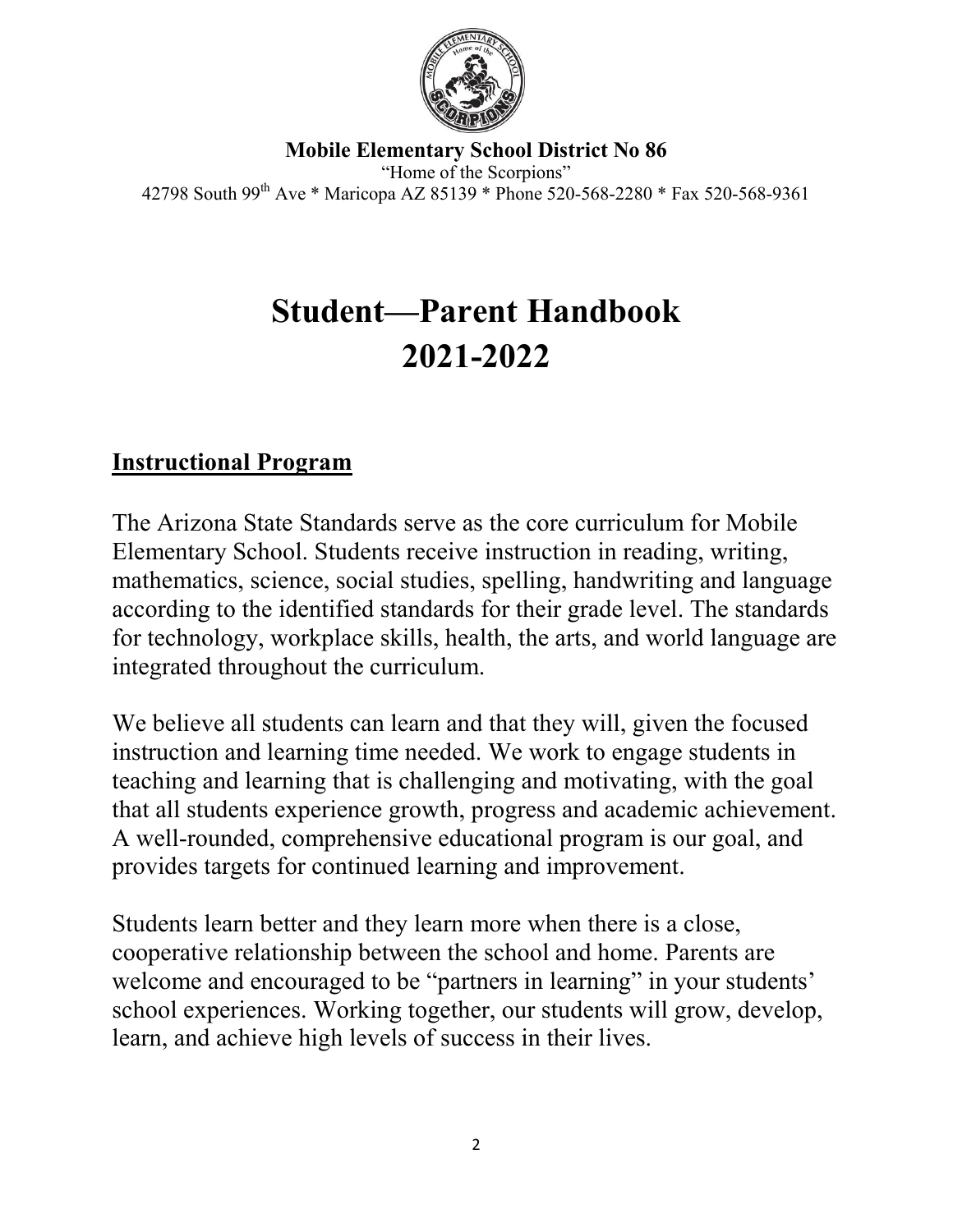Arizona News: The state of Arizona requires all school districts in Arizona to teach the Arizona Standards as the curriculum in grades K-12. Mobile ESD teachers develop lesson plans and instruct students in the required state curriculum on a daily basis.

## **Enrollment and Withdrawal**

Students must be officially registered and enrolled, by a parent or guardian, in order to attend Mobile ESD. The following information is required for student registration:

- 1. Immunization records including month and year of immunizations
- 2. Birth certificate
- 3. Custody and/or guardianship documents (if applicable).
- 4. Copy of utility bill, lease agreement, etc. to show residency
- 5. Name, address, and zip code of school previously attended (if applicable).
- 6. Any other helpful or important information

Parents must also provide proof of residency upon registering their students. If it becomes necessary to withdraw your student, parents or guardians are required to come to the school office and complete an official student withdrawal form.

## **School Supplies**

Textbooks, materials, and supplies are provided by the school for student use. Students are responsible for the care of text books and materials assigned to them. Unreasonable damage or loss of text books and/or materials will result in charges for replacement.

Students may want to carry items to and from school in a backpack. The school will provide the first backpack of the school year for students' use.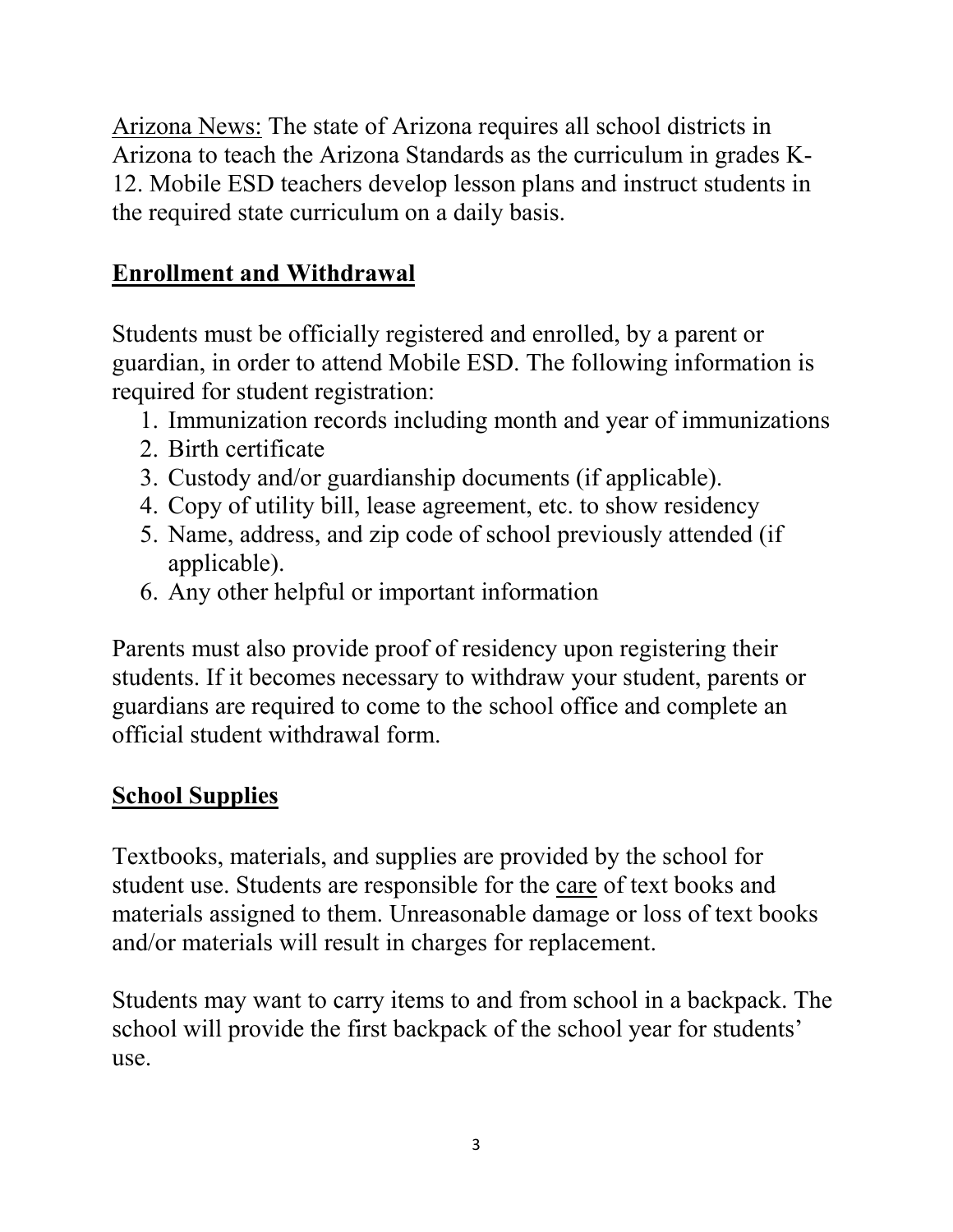## **Homework: General**

Homework is designed to provide practice and reinforcement of skills and concepts learned in class. The amount of time a student spends on homework varies with each student. Your child's teacher will send home a SchoolMate Student Planner. This planner is an important communication tool and will go to and from school daily. It is important that parents look at and sign the planner daily Following are "Homework Guidelines":

Students in grades kindergarten through second are given "homework" on a regular basis, mostly for practice, reinforcement, or if school work is not completed in class. In addition, parents are encouraged to read every day with your child, and go over the papers brought home from school.

Students in grades three through eight are assigned homework based upon assignments completed/not completed in class, as well as projects, and practice/reinforcement activities. If you have questions or concerns about your child's homework, please contact his/her teacher.

Parents are encouraged to support their student's learning by creating a "space" for students to complete homework and assignments at home. It is helpful if the area is well lighted and if paper and writing supplies are kept in this area. Many students require a "quiet" place in which to complete homework. These practices help students establish effective study and work skills.

## **Mobile Elementary School Homework Policy**

For your child to be successful with homework, he/she needs: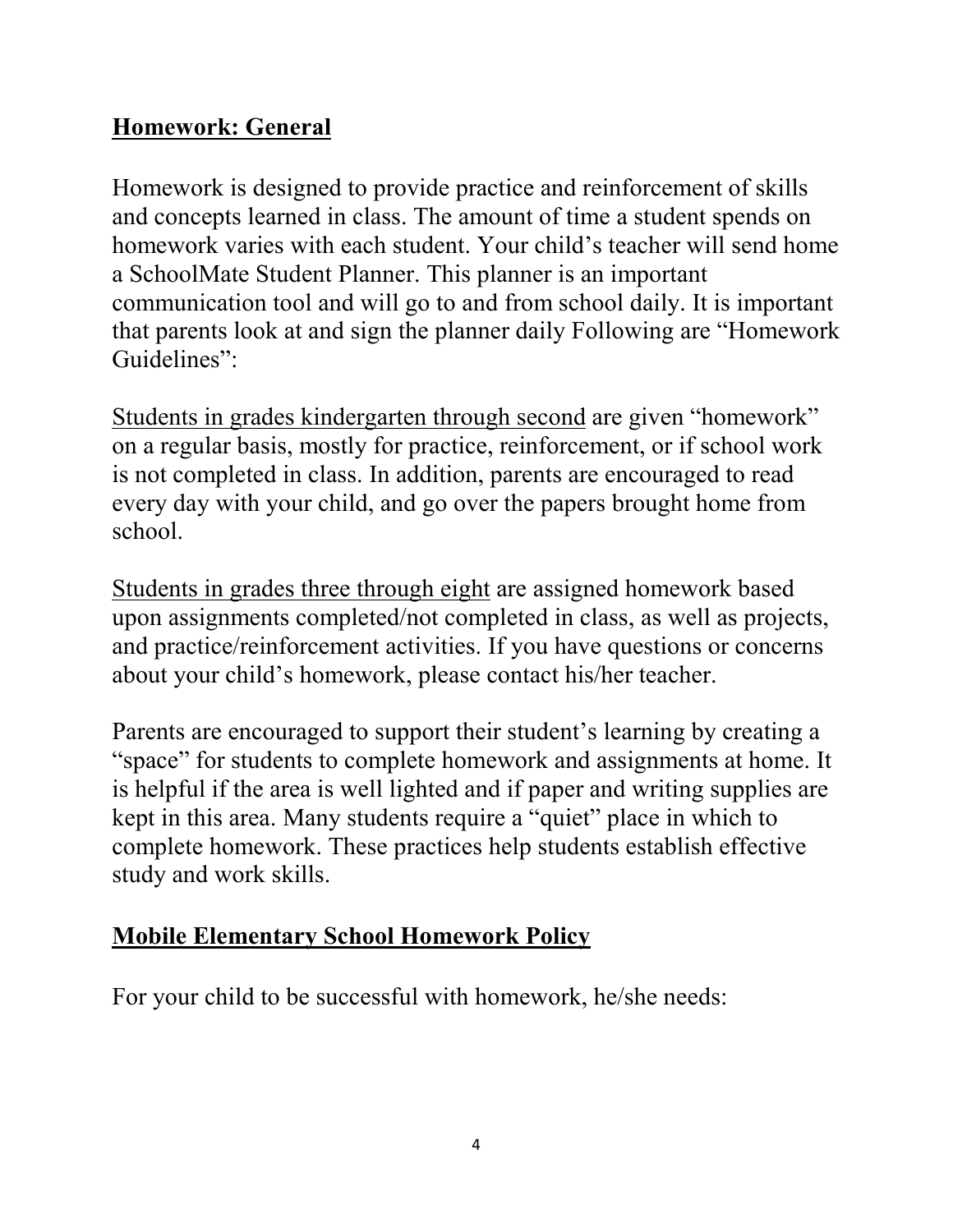*A place to do homework*. If possible, your child should do his/her homework in the same place each day (an uncluttered, quiet space to study).

*A schedule for completing homework.* Set a homework schedule that fits in with each week's particular activities.

*Encouragement, motivation, and prompting.* It is not a good idea to sit with your child and do homework with him/her. Your child needs to practice independently and to apply what he/she has learned in class. If your child consistently cannot complete homework assignments alone, please contact the teacher.

*Understanding of the knowledge.* When your child is practicing a skill, ask which steps he/she finds difficult and easy and how he/she plans to improve speed and accuracy with the skill. If your child is working on a project, ask what knowledge he/she is using to complete the work. If your child consistently cannot answer the questions, please contact the teacher.

*Grading.* The teacher will grade each homework assignment for content and timeliness. If your child turns in an assignment late, the score for "timeliness" will reflect the lateness.

*Reasonable time expectations.* If your child seems to be spending too much time each night on homework, please contact the teacher. Reasonable time guidelines for homework are:

> Kindergarten: 5-10 minutes  $1<sup>st</sup>$ : 10 minutes  $2<sup>nd</sup>$ : 20 minutes  $3<sup>rd</sup>$ : 30 minutes  $4<sup>th</sup>$ : 40 minutes  $5<sup>th</sup>$ : 50 minutes  $6<sup>th</sup>$ : 60 minutes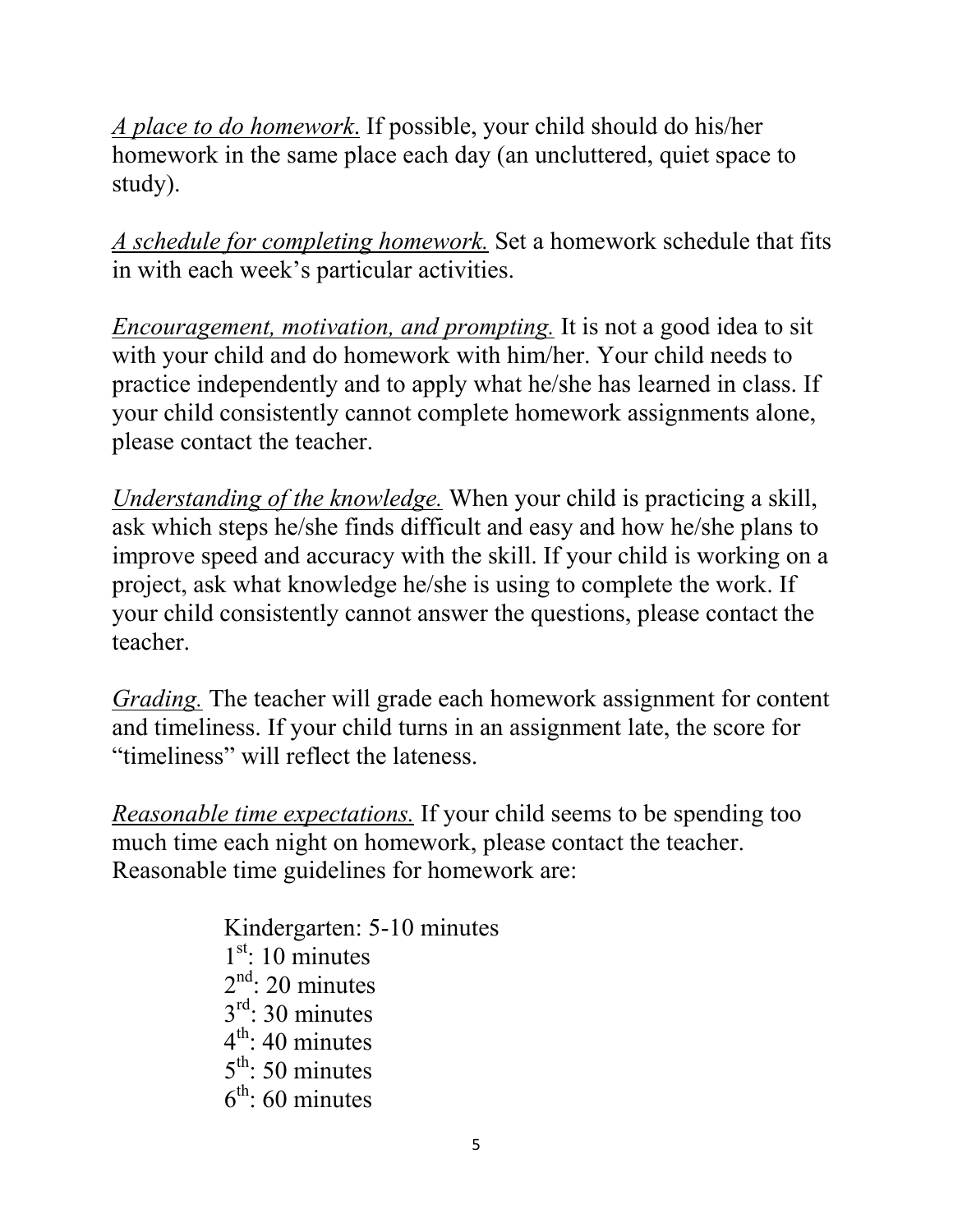$7<sup>th</sup>$ : 1 hour 15 minutes  $8<sup>th</sup>$ : 1 hour 30 minutes

*A bedtime.* When it is time to go to bed, please stop your child, even if he/she has not finished the homework.

#### **Report Cards/Progress Reports**

Students receive report cards at the end of every ten (10) week grading period. Parent-teacher conferences are held in the fall and spring at the end of the ten week grading periods, and report cards are distributed at these conferences. Report cards for the winter and end of year grading periods are distributed during the last week of the grading period, or the last day of school.

Progress Reports are sent home on "Take Home Tuesday" of the week following the mid-point of the grading period. It is a requirement that mid-quarter progress reports be sent to the parents of all students. When progress reports are received, please contact the teacher with questions or concerns.

## **Parent Pick-Up of Students**

Parents or authorized individuals with written parent approval may need to pick up students during school hours for appointments or other events. Parents or authorized individuals must stop in the office to sign a student out. Identification will be requested. The student will walk to the office and be dismissed to the parent (or authorized individual) from the office. Parents are asked to wait in the school office for their students.

PLEASE: Teachers may not dismiss students directly from their classrooms to go home, meet someone, or leave campus. Students are dismissed only from the front school office.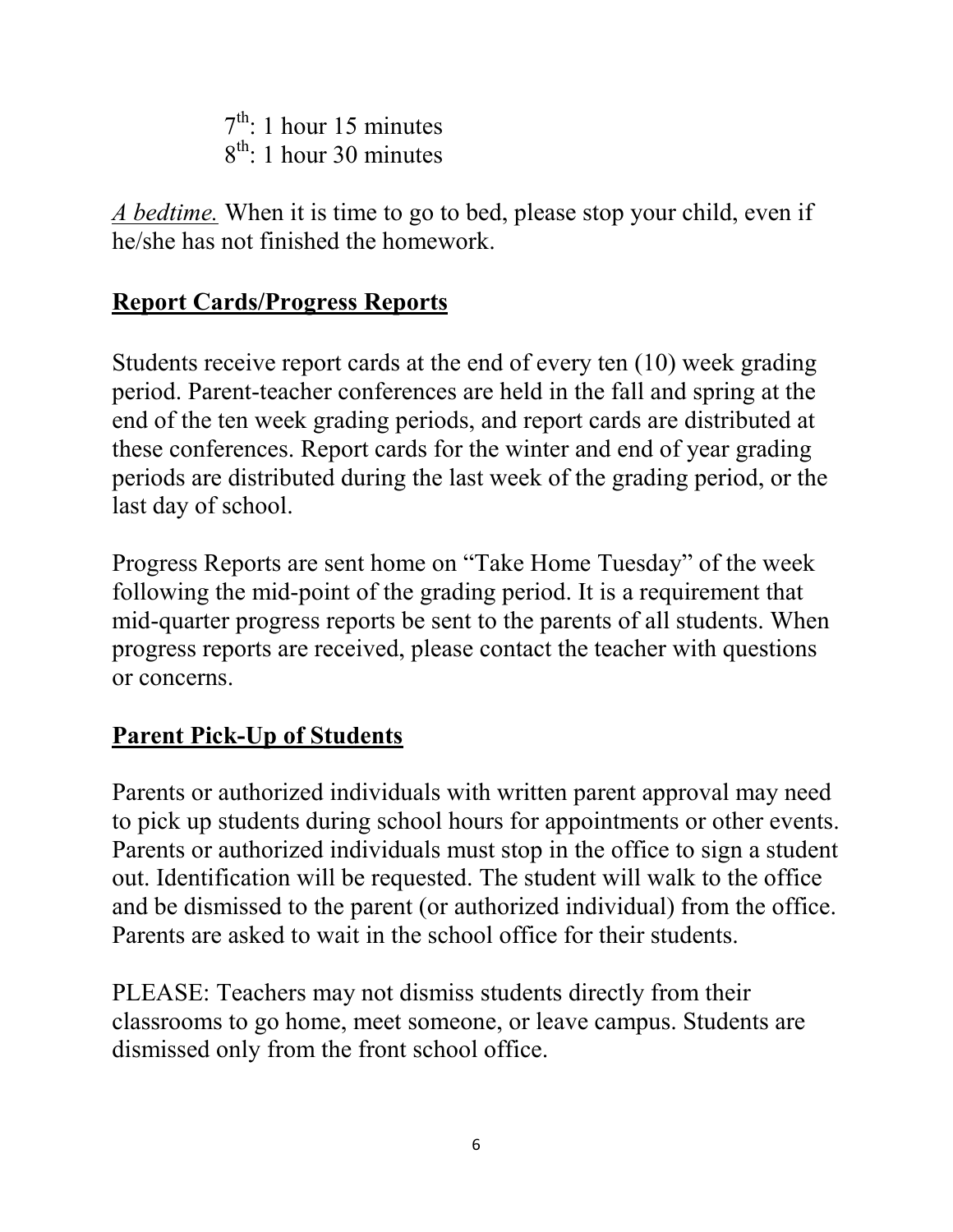## **Appointments/Meetings with Teachers or School Administration**

Please contact your child's teacher if you have questions or concerns about his/her academic program, progress, or an issue at school. If you wish to meet with the teacher or administrator in person, please schedule an appointment to make sure we are available when you arrive at school. Phone number: (520) 568-2280.

## **Governing Board Meetings**

The Mobile Elementary School District No. 86 governing board holds regular board meetings the second Tuesday of each month at 10:00 a.m. in the multi-purpose room on campus. These meetings are open to the public, and parents and the public are always welcome and invited to attend. Your involvement is encouraged and appreciated.

#### **School Meals in the Cafeteria**

Two meals for students are served in the cafeteria daily. Breakfast is at 7:35 a.m. and lunch is at 12:00 noon. Costs are as follows:

| <b>Student Breakfast</b> | FREE   |
|--------------------------|--------|
| Student Lunch            | FREE   |
| <b>Adult Breakfast</b>   | \$1.50 |
| Adult Lunch              | \$3.00 |

All staff and adult meals must be paid for in advance. All student meals are free of charge. Thank you.

Parents are always welcome to join their children for breakfast or lunch. Please call the school ahead so we can plan for meal counts.

Please notify the school of any food allergies your student has.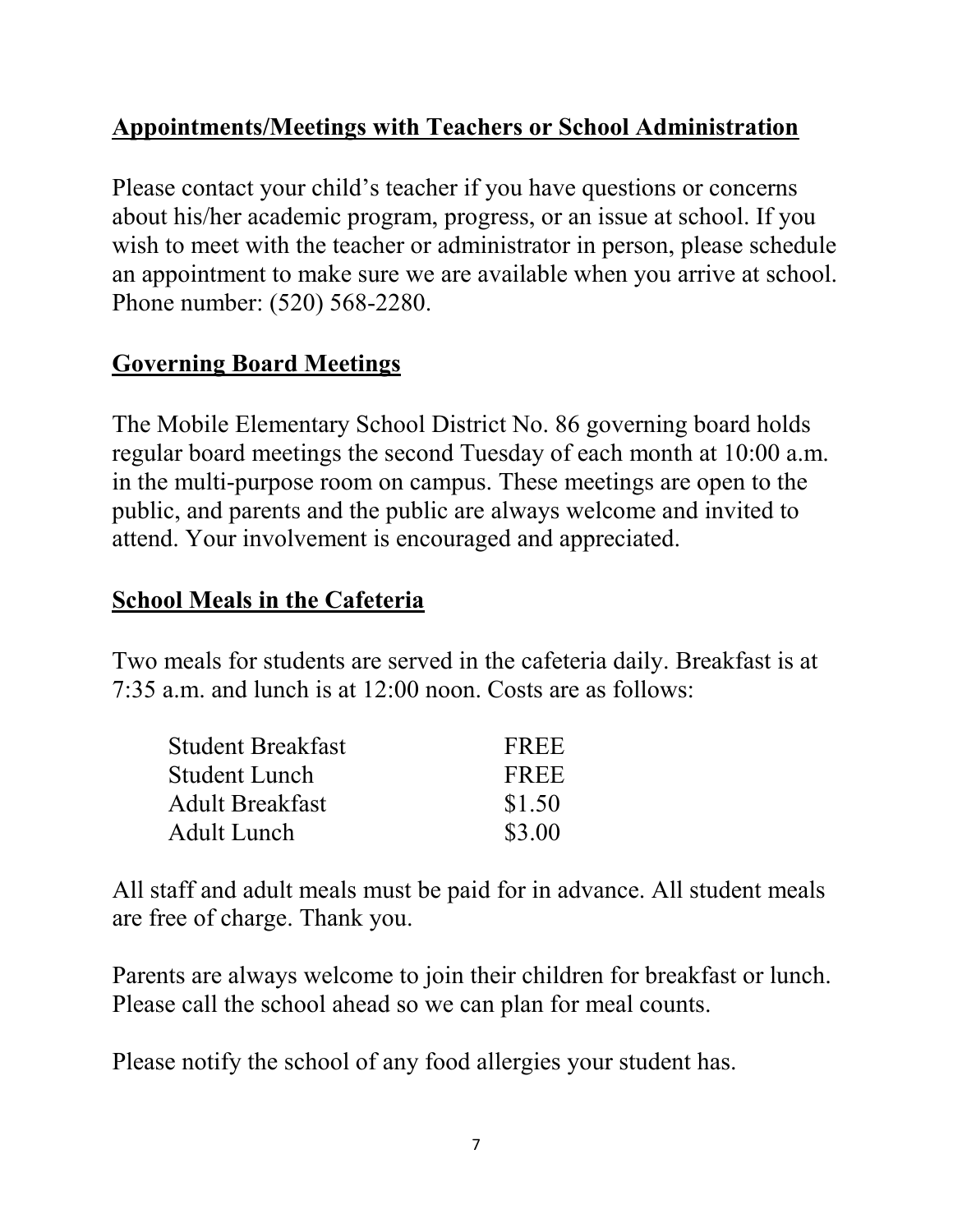## **Early Release Days/Dismissal**

On many Fridays, during the school year, students are on an "Early Release Day" schedule. The primary purpose of "Early Release" days is for professional development, focused on improvement of instruction which leads to increased student achievement. On the early release day schedule students are still served lunch, and students are dismissed at 12:30 p.m. Teachers and the superintendent are engaged in professional development activities from 12:30 p.m. until 4:00 p.m.

#### **Student Attendance/Absences**

It is very important that students be in attendance at school every day. Research shows that students with good attendance at school learn more, behave better, and are more successful in their school experiences. Also, it is the law.

Children are required to be at school unless there is an excused absence. Excused absences include personal illness, doctor or dentist appointment, medical reasons, a death in the family, or family emergency.

All student absences need to be reported to the school at (520) 568-2280 prior to, or on the morning of the absence, by 8:00 a.m. The school will contact parents by 10:00 a.m. on the day of absence, when a student is absent without prior notification. Student absences that are not excused by a parent prior to the absence, or on the day of absence, become unexcused absences. Your support and cooperation are appreciated.

## **Tardies**

When a student is tardy, the parent or authorized responsible adult who brings that student to school must accompany the student to the office. This is a safety measure, as well as a procedure that helps us keep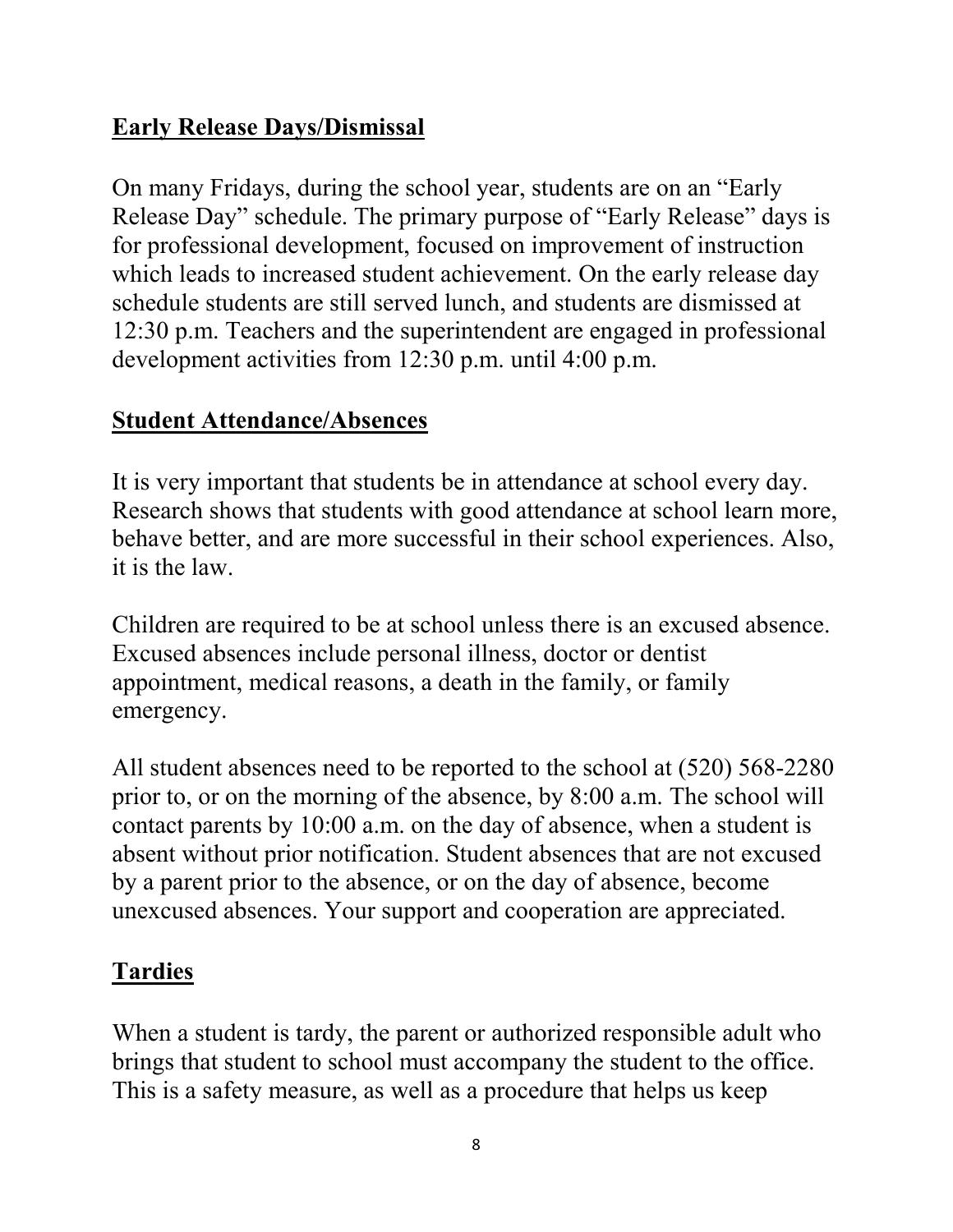accurate records. Students are then given a tardy slip as their pass to enter class that day.

## **Home – School Communications**

Home – school communication is important to the success of your student in school. Each Tuesday is designated as "Take Home Tuesday" and notices and information will be sent home with students on this day. Please look for them!

In addition, the telephone, school marquee, breakfast and lunch menus, calendars, and individual notes sent home provide needed and important means of information and communication.

## **Website**

Mobile is pleased to announce that we have a website. The address is: [www.mobileesd.org.](http://www.mobileesd.org/) Please visit often. Information and uses will continue to grow and expand throughout the school year.

## **Field Trips**

Field trips are provided as an extension of the curriculum. Eligibility to participate in field trips is dependent upon written permission signed by a parents/guardian and appropriate student behavior.

## **Volunteers and Visitors**

Mobile ESD welcomes parents and community members as volunteers on our campus and in our classrooms. Parents of community members who want to visit or volunteer are encouraged to call the office in advance. All visitors are required to sign in at the front office upon arrival and sign out upon departure. This is a safety practice that is required by law.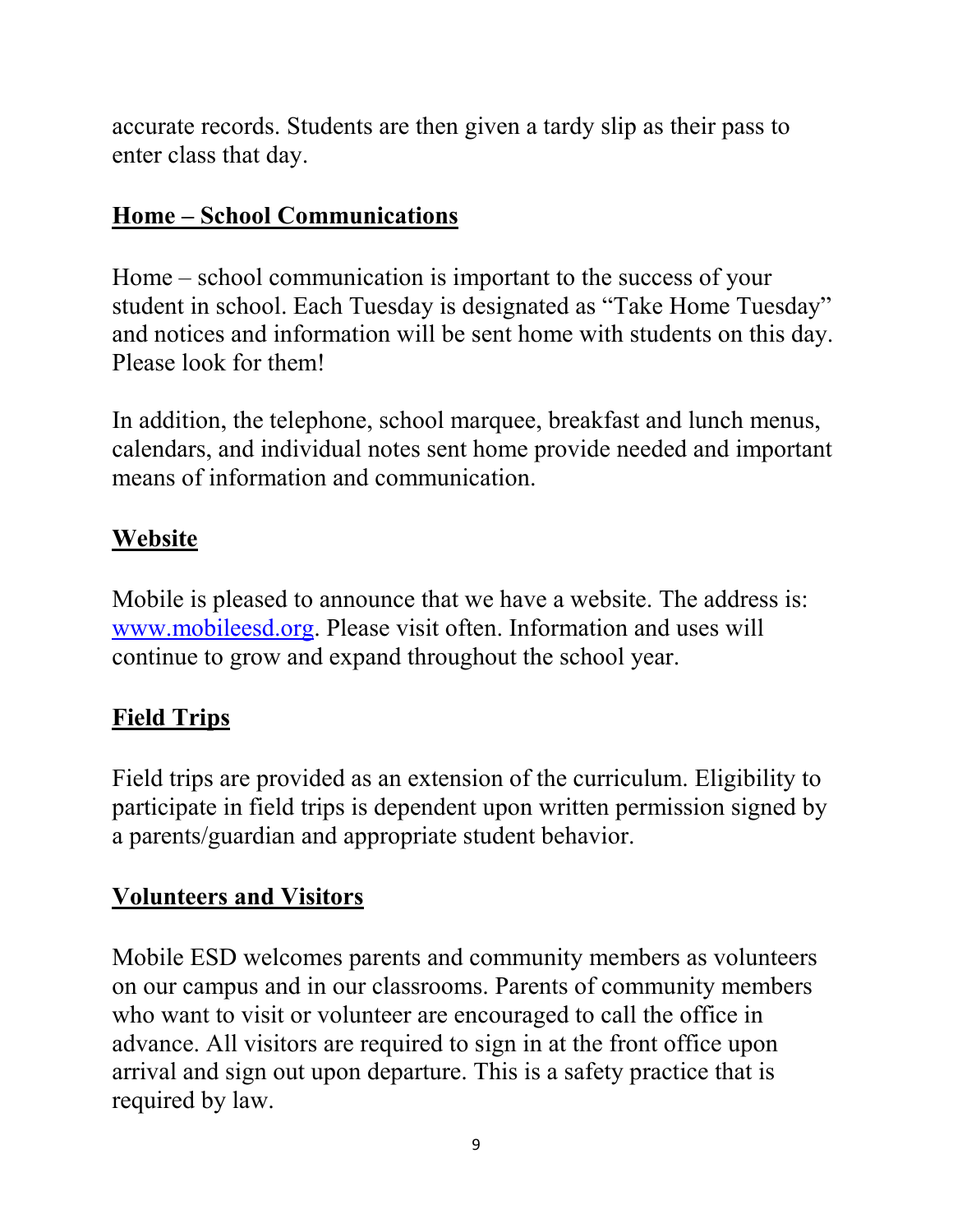Volunteers are required to be fingerprinted. The school will cover this cost. Thank you for sharing your talents and expertise with Mobile Elementary School!

#### **Personal Items and Property**

Students should not bring items of personal or monetary value to school. The school cannot be responsible for the damage or loss of such items. Any valuables that are found (keys, jewelry, money, etc.) should be turned in to the office.

The following items may not be used on campus: personal electronic devices; hand-held video games/activities; cell phones; toys; gum/sunflower seeds, or snacks/food items that are not part of a regular meal or supervised snack time; chains; chain wallets; real or not real guns, knives, or weapons of any kind; or excess money (over \$5). The staff at Mobile ESD will confiscate any item that is not considered necessary in the school environment. Students in possession of any item that is considered dangerous will be subject to disciplinary action. Please, students should not bring toys to school. Thank you.

#### **Lost and Found**

Items that are found on campus are turned in to the office. Please check in at the office if you are missing an item.

#### **Dress Code for Students**

Students are expected to dress in a manner that is agreeable with and appropriate to a positive school environment. To provide protection from the desert sun, students may wear (appropriate) hats or caps on the playground or when outside.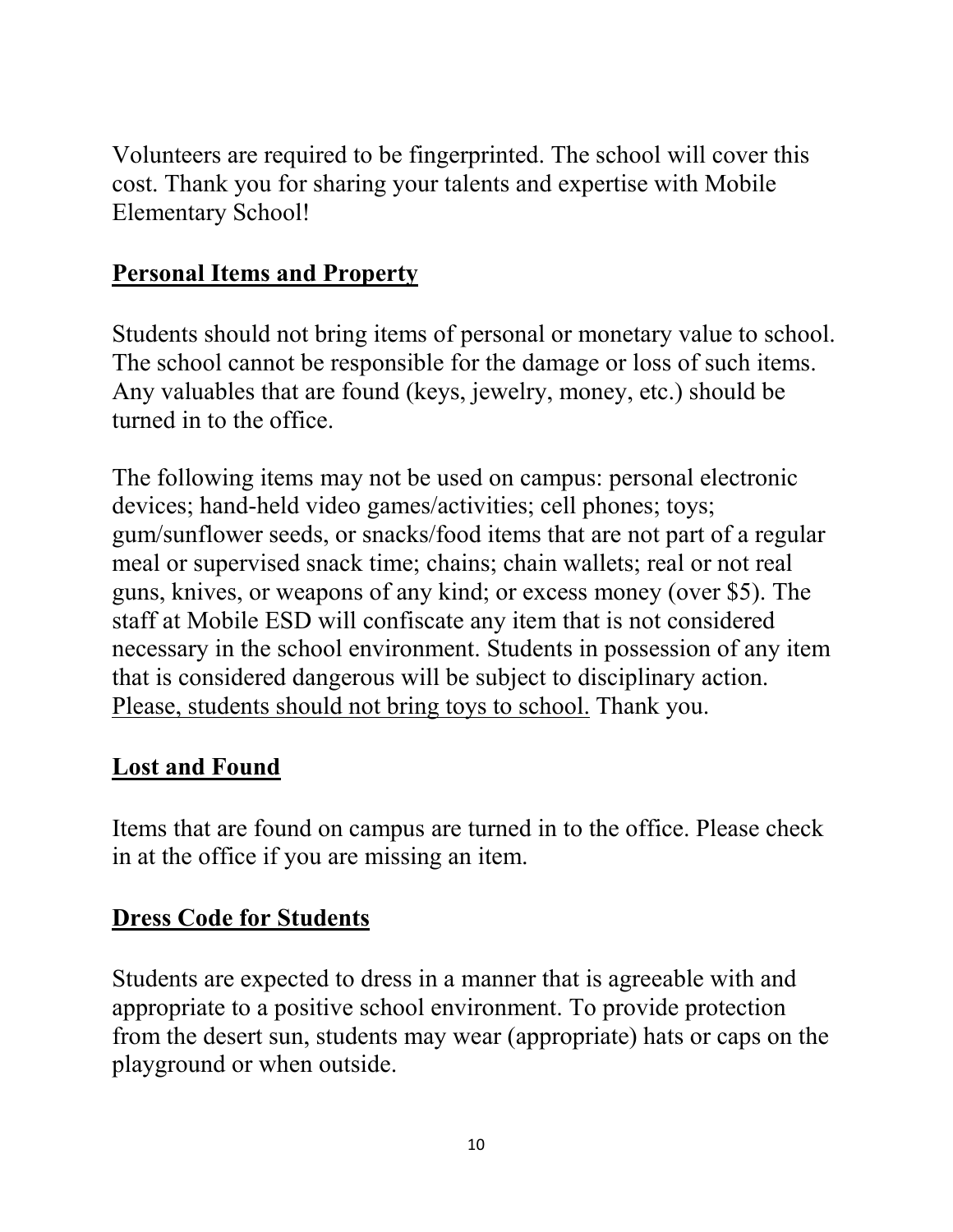#### **Following is the adopted student dress code for Mobile ESD:**

## **DRESS CODE 2021-2022**

The school district has the responsibility to promote the basic rules of sanitation, safety, neatness, and modesty while on campus. Students should dress in a manner that takes into consideration the educational environment, safety, health, and welfare of self and others. Students will not dress in a manner that disrupts the learning process. Each student must keep in mind that he/she is a representative of the Mobile Elementary School District and the Mobile community.

Students and parents/guardians should be aware that school is a place for the business of education and is not a showcase for extreme styles of dress and grooming. Students must follow the dress code guidelines as listed below.

Our students should dress their best, look their best, and do their best. Clothing must be clean, neat, and in proper fitting condition. If a child is deemed to be wearing inappropriate attire, the parent will be notified and a change of clothing may be required for attendance that day. If a student is unable to get appropriate attire from home, the office will provide substitute items as available. All inappropriate articles of clothing will be confiscated and need to be picked up by the parents.

If in doubt about the appropriateness of an article of clothing, check with the school office before purchasing. Good judgement exercised at home will be a learning activity for the child that will help to avoid embarrassment or wasted time at school. Decisions about the appropriateness of apparel may be referred to the district administrator, whose judgement will be final.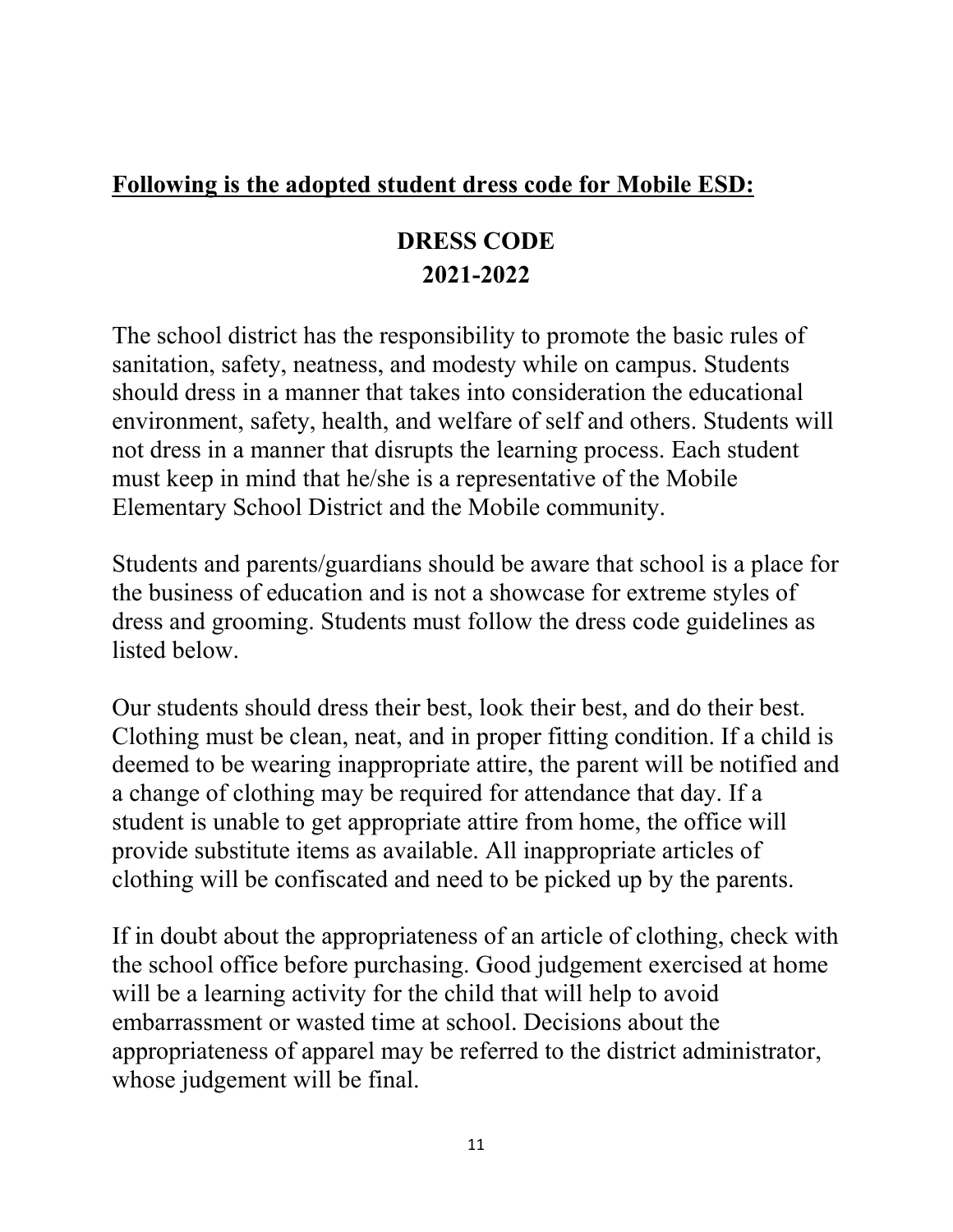The above guidelines are in effect on school property, as well as while students are attending any event in which a Mobile Elementary School District team, group, or individual is participating, regardless of location. Students must stay in uniform/adhere to the dress code policy whenever they are on campus during the school day. This includes before school and after school. Students may only change out of uniform after school with teacher/coach permission to participate in an approved curricular or extracurricular activity that requires a change in dress.

If assistance is required in obtaining appropriate clothing that meets the dress code policy guidelines parents should contact the school office.

## CLOTHING:

- 1. Students may wear slacks, capris, shorts, or, skirts, skorts or jumpers (as appropriate), in the solid colors of dark blue or khaki (tan), to be worn at the waist. Shorts, skirts, jumpers, etc. may be no shorter than four (4) inches from bottom (top) of knee. Slacks may not drag on the ground. Items may not be excessively baggy or loose fitting or excessively tight. Items may not be faddish (hip huggers, bellbottoms, cargo style, loops on pants, buckles, etc.), and may have no decorative stitching or designs. All items must be hemmed.
- 2. Students' shirts/tops must be collared, have sleeves, be solid colored, and cover the midriff. Knit polo shirts with 2 to 3 buttons, with or without a breast pocket, are preferred. Shirts/tops may be worn outside slacks if they are shorter than the length to the inseam. Shirts/tops must cover to the sternum bone. Shirts/tops may be any solid color. No logos.
- 3. Clothing must be solid in color, and contain no writing, designs, or graphics.
- 4. Clothing may not distract from the educational process.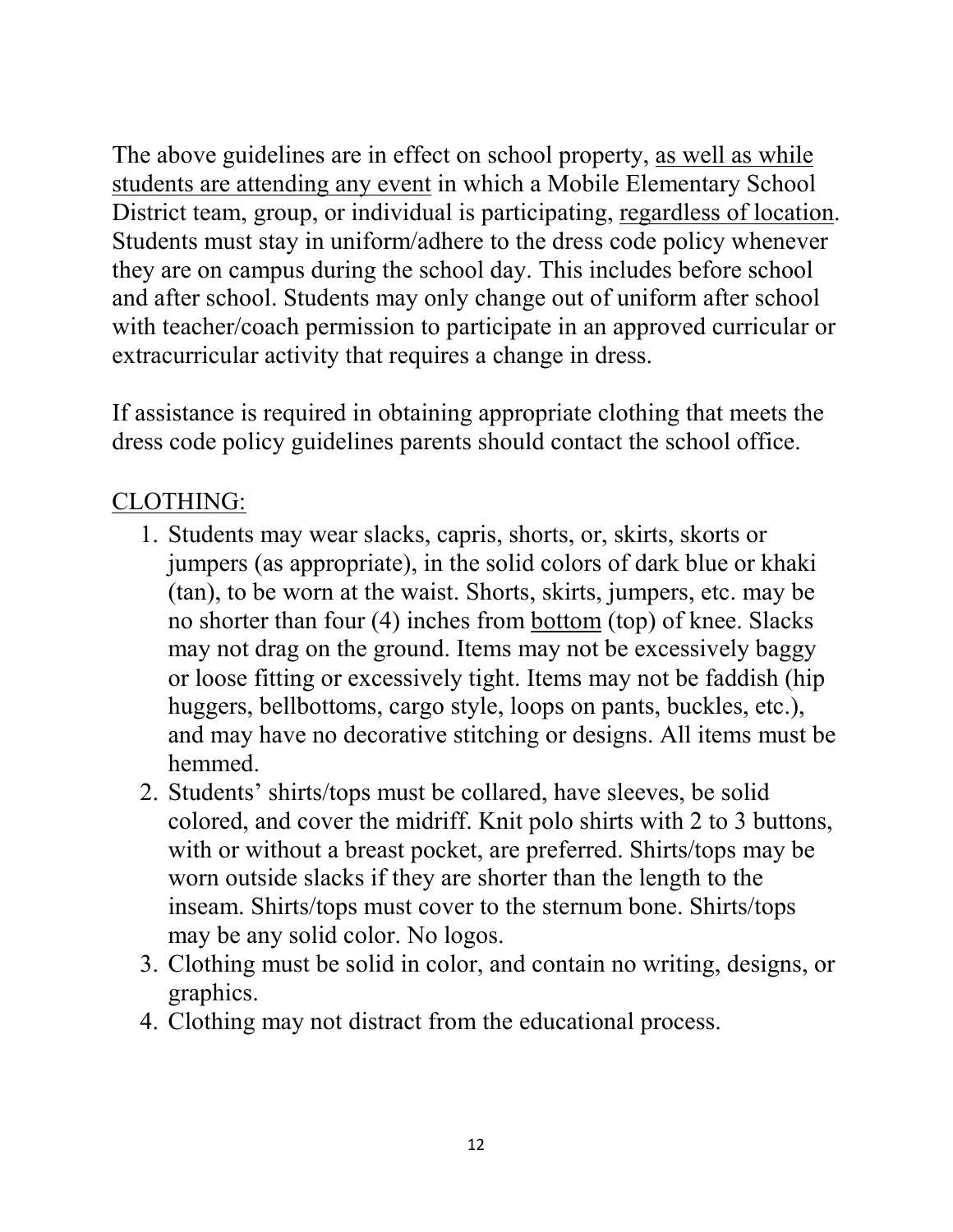JEWELRY, etc.:

- 1. Students may wear ear earrings that are "studs."
- 2. Earrings, rings, or adornments for piercings may not be worn except on the earlobe. Please only small post earrings.
- 3. Dangerous, bulky, or distracting jewelry items may not be worn.

## SHOES:

- 1. Sneakers or tennis shoes are required for physical education classes and are the preferred shoe for daily wear.
- 2. All shoes must have enclosed toes and enclosed backs. No open toed or open heeled shoes or sandals are permitted.

## OTHER:

- 1. Hair should be neatly combed or styled.
- 2. Make-up may not be worn in grades K through 8.

## **School Uniforms/Clothing**

Parents are responsible to provide school clothing that adheres to the adopted student dress code. Each student is given a school T-shirt upon enrolling at Mobile ESD. It is the student's responsibility to take care of this shirt. School T-shirts are required for all school-sponsored field trips; they may be worn on Fridays to show school spirit and pride.

## **Transportation**

Bus transportation is provided for students to and from school, with pick-up and drop-off points at the designated bus stops. **It is the student's/parent's responsibility to be at the bus stop ten minutes prior to the designated pick-up and drop-off times.** Thank you for your cooperation.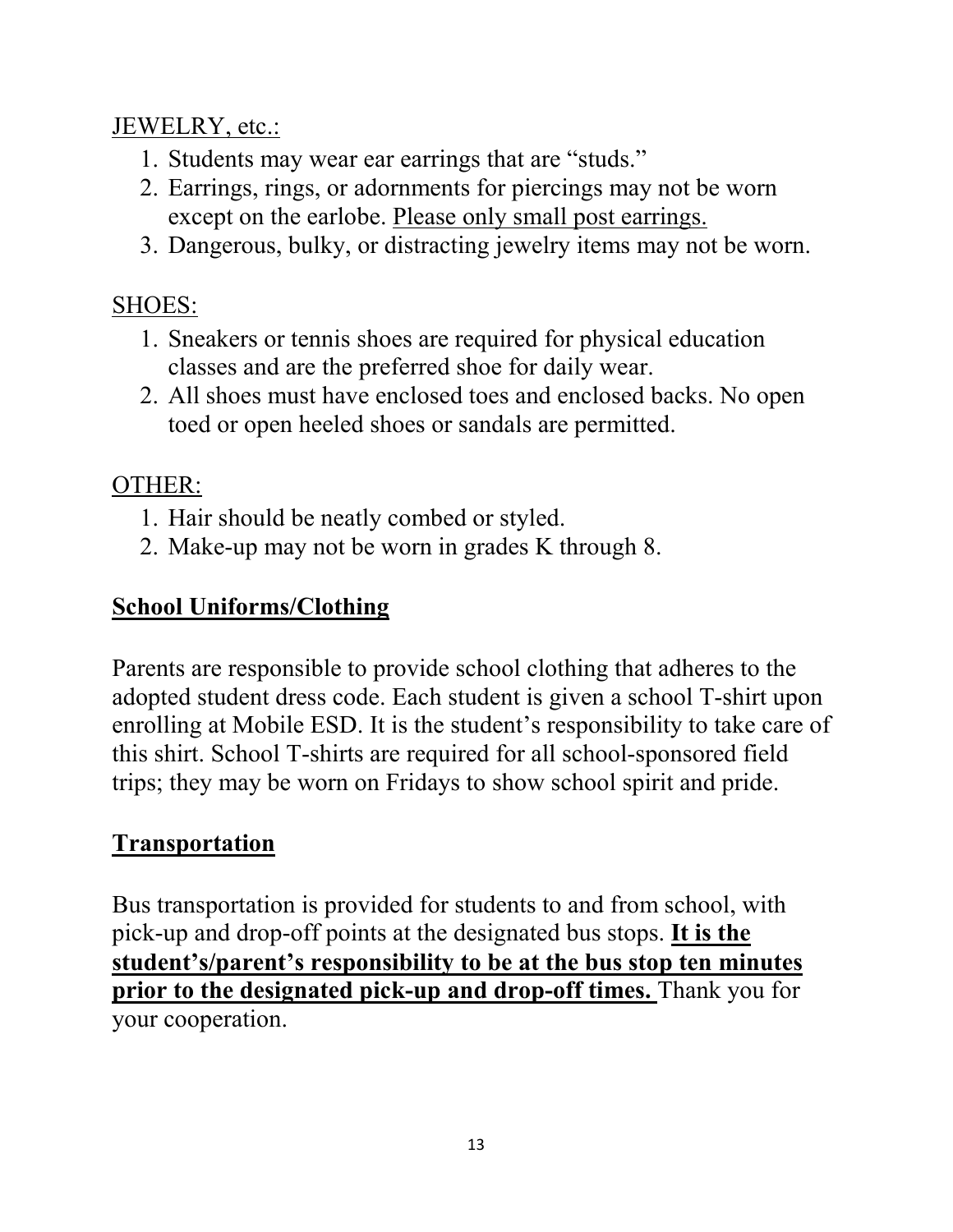Transportation by school bus is a privilege. Students are responsible to know and follow school bus rules. Students who violate school bus rules run the risk of losing the privilege to ride the school bus.

#### **Search of Students and/or Belongings**

During the school day, a search of a student's person or belongings may be undertaken without notice or consent whenever reasonable suspicion exists that the student possesses a dangerous, prohibited, or illegal substance, object, or item that may interfere with school purposes and/or present a threat to people or property.

The school has control of desks or other storage places used by students. School officials may inspect these areas at any time without notice and without consent; this includes whenever reasonable suspicion exists that a law or school rule has been violated, or that the health, safety or welfare of students may be in danger.

#### **School Property**

Students are responsible to use school property and materials in an appropriate, safe, and respectful manner.

#### **Emergency Information**

It is of vital importance that the student's emergency information be kept current at the school. The following information is required to be on file in the school office and kept current. When changes occur, please notify the school immediately.

- 1. Student's address, parent(s) phone number(s)
- 2. Emergency contact numbers and persons
- 3. Health Insurance/Doctor's Phone No. and Office location
- 4. Health problems; medications your child is taking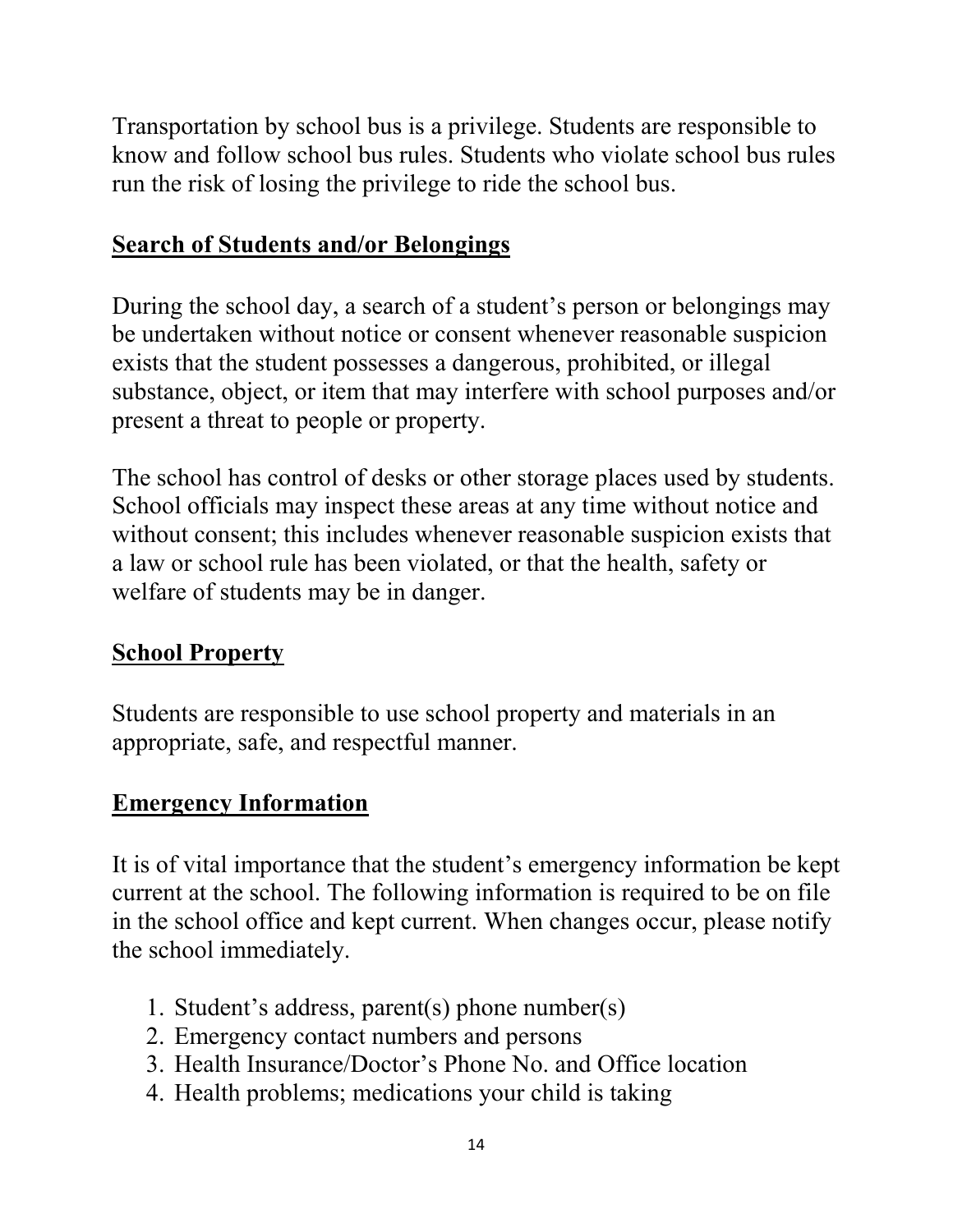5. Person(s) allowed to pick up your child at school

*(Each year this information is updated at the beginning of the school year; additional updates are required if/when student's information changes.)*

#### **Student Conduct—Discipline Program**

Success at school occurs when there is close cooperation among students, staff, administration and parents. The purpose of this portion of the handbook is to communicate the expectations of the Mobile Elementary School District #86 for student behavior which promotes a safe, orderly, and positive learning environment.

The Mobile ESD #86 Governing Board philosophy promotes student success and encourages an individualized approach in assisting students and meeting their academic and social needs. To provide all students a quality education, Mobile ESD #86 has established guidelines designed to ensure a safe environment for all students and staff in our school. We are proud of our students and strive to see that all students learn through school experiences to recognize the essential worth of each individual. Students are expected to respect the rights and property of others, along with demonstrating high standards of personal integrity.

The goal of Mobile ESD no. 86 is to offer educational opportunities for all students. Should a student's behavior stray from the established expectations of the district, the guidelines provide options that protect the student's due process rights and assist in maintaining a safe environment.

During the 2021-2022 school year Mobile Elementary School staff will be implementing the "Make Your Day" student behavior program. This will be the eleventh year of implementing the "Make Your Day" program.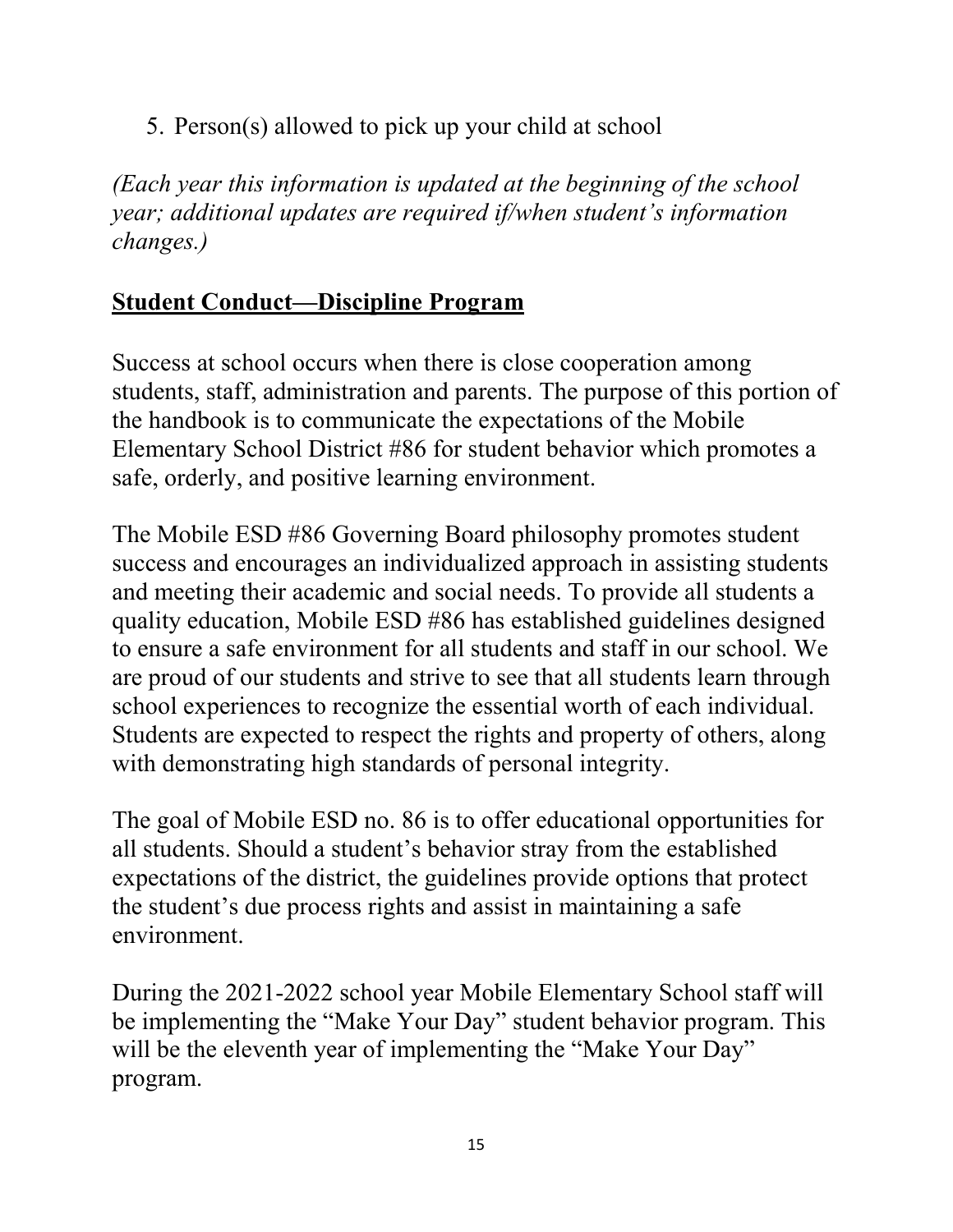As we start the school year, the teachers will be sharing the process for implementation of the Make Your Day program to parents, which will describe how the program will work within their classrooms. We also will be implementing the "Make Your Day" program on a school-wide basis.

The school-wide approach of the "Make Your Day" program is research-based and includes the following components:

- 1. Behavioral expectations are defined
- 2. Behavioral expectations are taught
- 3. Appropriate behaviors are acknowledged
- 4. Behavioral errors are corrected

The "Make Your Day" program operates on the philosophy that students are responsible for their behavior and that their actions result in fair, logical, and predictable consequences that are enforced in a manner that preserves the student's dignity.

The basic rule of the Make Your Day program is *"No one has the right to interfere with the learning, well-being, or safety of others."* When students follow this rule and the expectations for their behavior, then they can be rewarded with points and be recognized. When students do not follow the basic rule or the expectations for their behavior, then they earn fewer points and may be assigned to Step 1, Step 2, Step 3, Step 4, or Step 5, which—in turn—may result in a phone call or parent contact.

MAKE YOUR DAY is founded on the belief and understanding that "every student has the right to learn in a safe environment."

#### **The following rules/expectations for behavior are for the learning, well-being, and safety of all students:**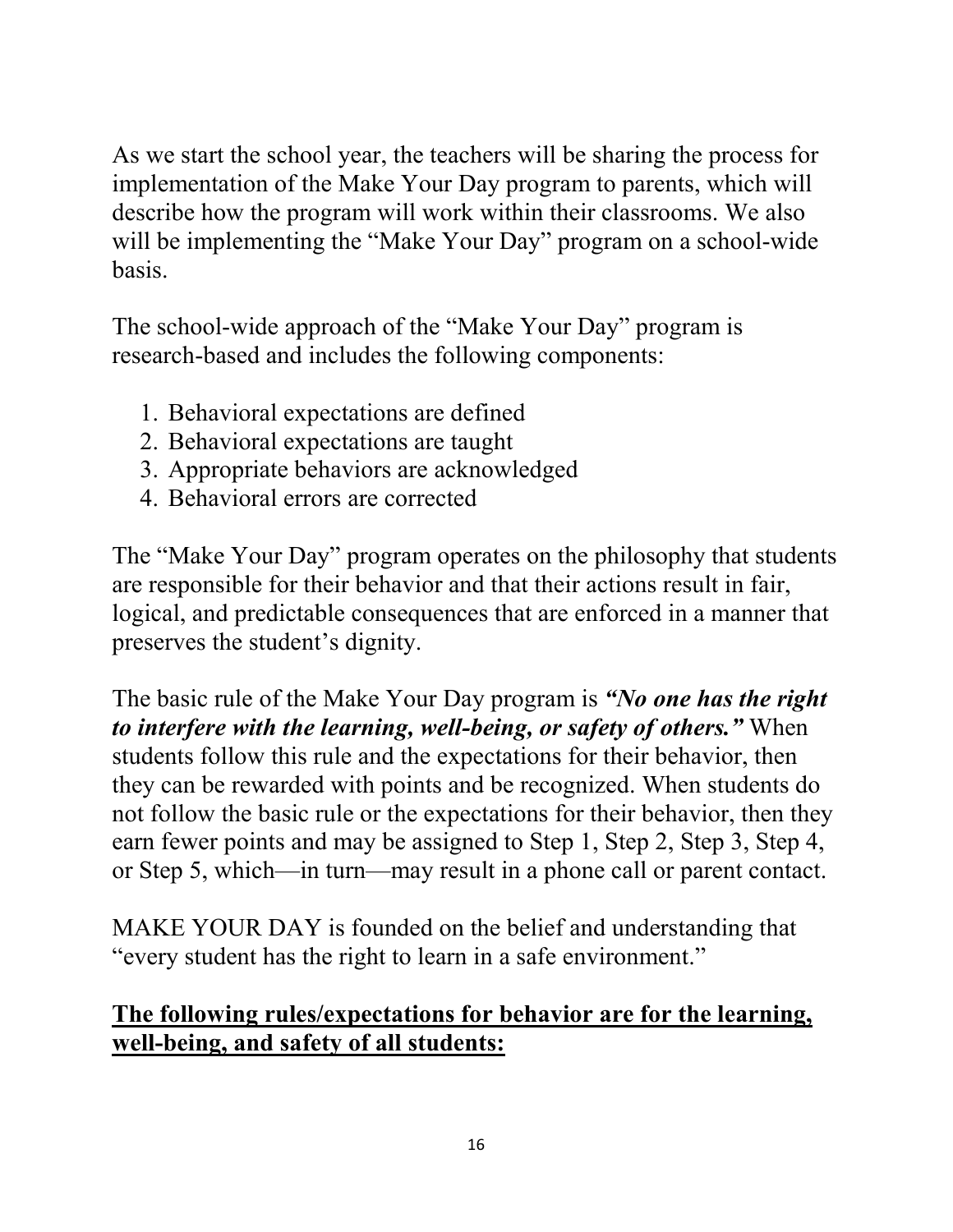Bus Rules and Procedures

- 1. Sit in assigned seat, facing forward.
- 2. Stay in your assigned seat.
- 3. Stay seated until the bus stops and the door is opened at your designated bus stop.
- 4. Keep your body and all items inside the bus.
- 5. Keep your hands and feet to yourself, and not in the aisle.
- 6. When talking, use a conversational voice.
- 7. Eating is not allowed on the bus.

## Cafeteria Rules and Procedures

- 1. Wash hands in classroom.
- 2. Line up by serving door; staff will monitor the serving line.
- 3. Sit in your assigned seat/area.
- 4. When talking use a conversational voice.
- 5. Use good table manners.
- 6. Try to taste at least one bite of everything on your plate.
- 7. Raise hand for permission to use the restroom, etc.
- 8. Duty teacher dismisses students to throw trash away, and lines up and takes students to playground/class.

Playground Rules and Procedures

- 1. Stay on designated playground.
- 2. Get permission from duty teacher to use restrooms.
- 3. No rough contact sports; tag is not allowed.
- 4. No hitting, pushing, or hurting others.
- 5. Stay inside the fence.
- 6. Stay on the field.
- 7. Stay outdoors until the whistle sounds.
- 8. Share equipment- put away what you took out.
- 9. Show younger ones how to play.

Campus Rules and Procedures

1. Walk and stay on sidewalks.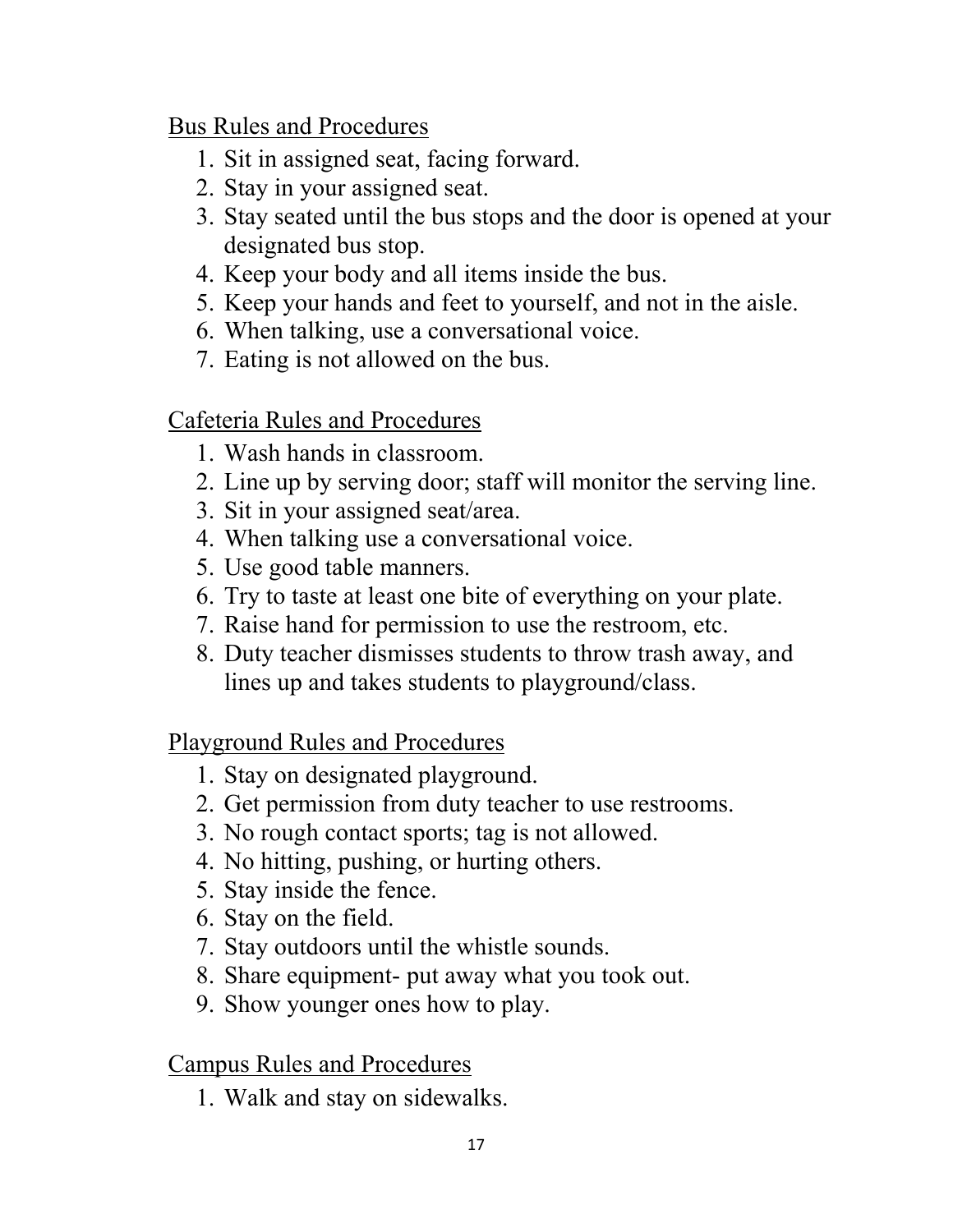2. Students use restrooms in classrooms during class times and school restrooms when outside or in cafeteria.

## Playground Equipment Use Rules

- 1. Always use the concrete walkway to enter and exit the play area.
	- a) When in the play area stay in the wood chip area. Do not step into the dirt and then back into the play area. This will keep the play area clean.
- 2. Never throw wood chips to avoid injury to other students (eyes).
- 3. Do not play tag on the equipment.
- 4. One person on each piece of play equipment at a time. This includes:
	- a) Step ups
	- b) Climbers
	- c) Swings
	- d) Slides
	- e) Hanging bars
- 5. Swings:
	- One person to each swing; swing facing west No jumping off swings
	- No twisting or swinging from side to side
	- No running underneath the swings
	- No climbing on the swing set frame
- 6. No jumping off the top of the equipment.
- 7. Clean off wood chips in the play area before entering the classroom.

#### **Incentives for Appropriate Behavior**

Students may be recognized for appropriate behavior in the following ways:

- 1. Verbal reinforcement or recognition
- 2. Daily points
- 3. Additional time for favorite activity
- 4. Special activity or event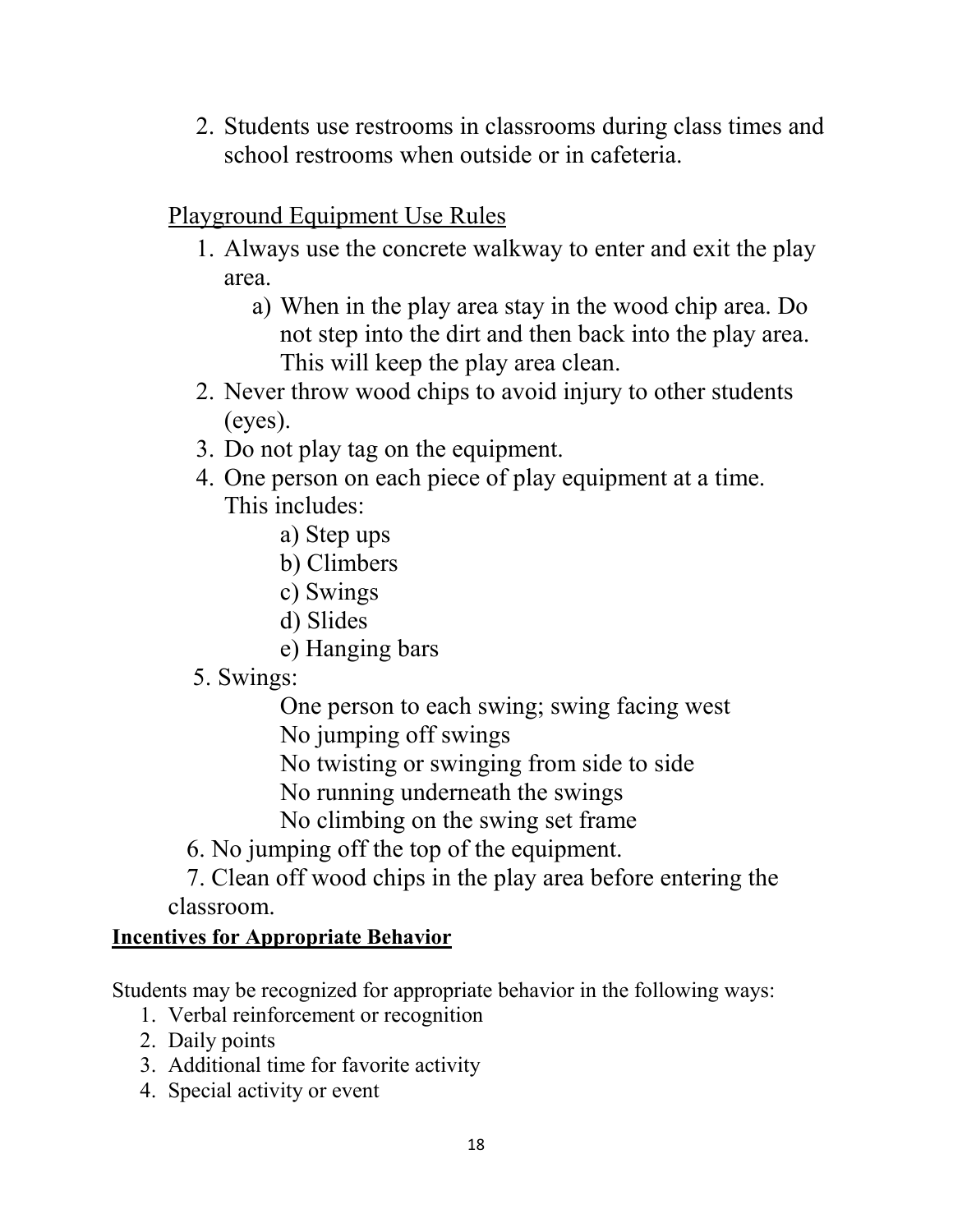#### 5. Or other choice

#### **Consequences for Inappropriate Behavior**

- 1. Warning
- 2. Step 1, Step 2, Step 3, Step 4
- 3. Time out in classroom
- 4. Loss of recess
- 5. Removal of privilege(s)
- 6. Time out in another classroom
- 7. Parent contact (phone call, letter, conference)
- 8. Referral to administration (Step 5)
- 9. Other logical, natural and/or reasonable consequences

If a student's misbehavior is of a severe nature, the student will be immediately referred to administration. Student referrals to administration will result in a phone call to the parent, and, as necessary, developing a plan for improvement of behavior with parent involvement.

I have read and understand the school rules and procedures for the "Make Your Day" program and the Bus, Cafeteria, Playground, and Campus.

| Student Signature | Date |
|-------------------|------|
|-------------------|------|

 $\_$  , and the set of the set of the set of the set of the set of the set of the set of the set of the set of the set of the set of the set of the set of the set of the set of the set of the set of the set of the set of th Parent/Guardian Signature Date

*(The above information was sent in a separate letter for signature and return to school.)*

 $\_$  , and the set of the set of the set of the set of the set of the set of the set of the set of the set of the set of the set of the set of the set of the set of the set of the set of the set of the set of the set of th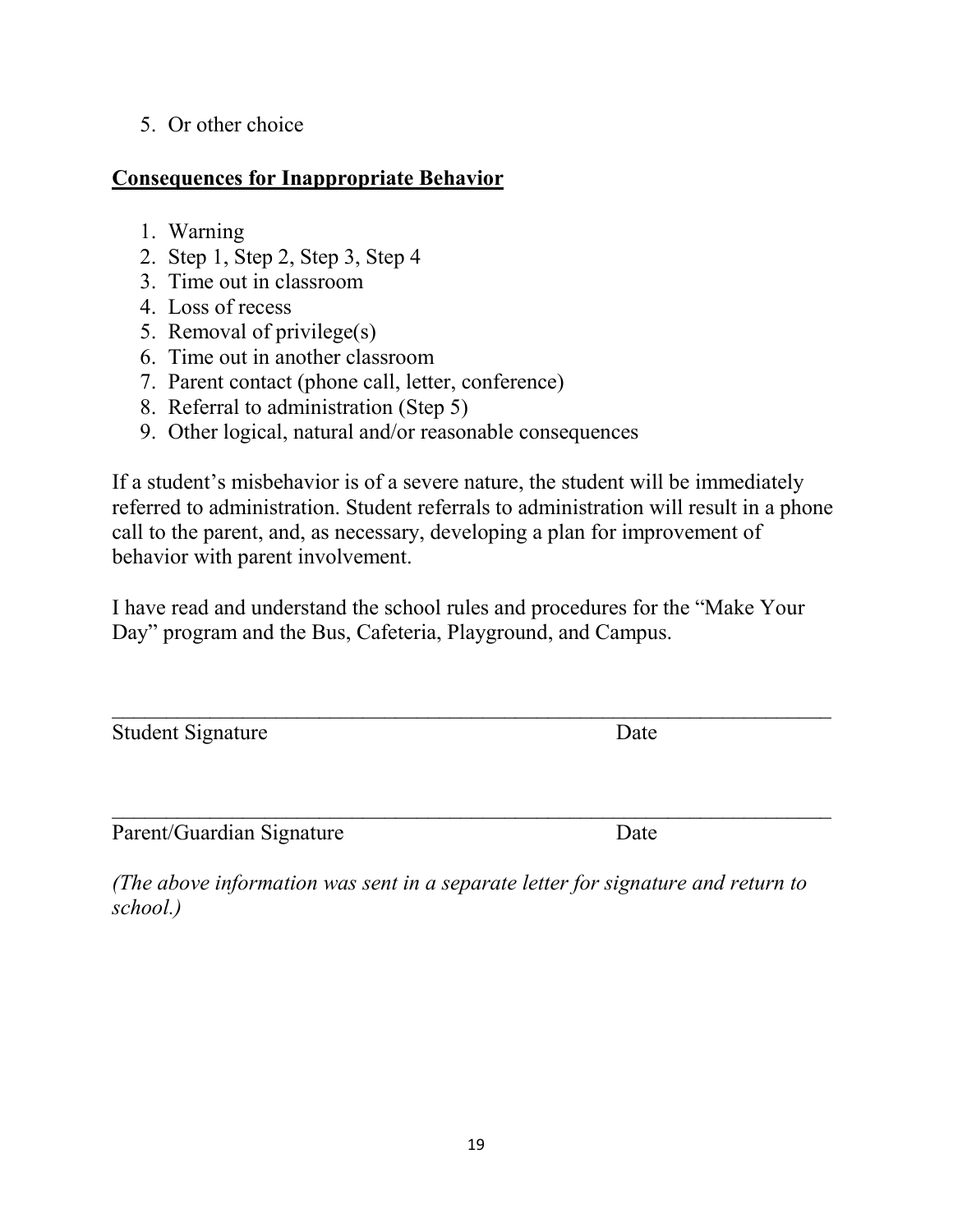## **Student Incentive Programs**

The governing board and staff of Mobile ESD have developed a variety of "Student Incentive Programs" to recognize the efforts and commendable academic achievements and conduct of Mobile Elementary students. Parents, staff, and the community are proud of our students, and we believe it's important to show students they are appreciated, valued, and noticed for the great things they are doing and accomplishing. "Good Job Students!"

Below is a brief description of programs that will be in place for the 2021-2022 school year.

#### **Honor Roll**

CRITERIA: This academic recognition begins in third grade. Honor Roll is a quarterly award earned by students who receive an average grade of "B" on their report card. To be eligible a student may have no grade lower the "B" and have no 'needs improvement' or 'unsatisfactory' grades in conduct.

RECOGNITION: Students named to the Honor Roll will be recognized in a school-wide assembly. Students will receive an Honor Roll certificate, Honor Roll pencil, and be treated to an ice cream party

## **Principal's List:**

CRITERIA: This academic recognition begins in third grade. Principal's List is a quarterly award earned by students who receive all "A" grades on their report card. To be eligible a student may have no 'needs improvement' or 'unsatisfactory' grades in conduct.

RECOGNITION: Students named to the Principal's List will be recognized in a school-wide assembly. Students will receive a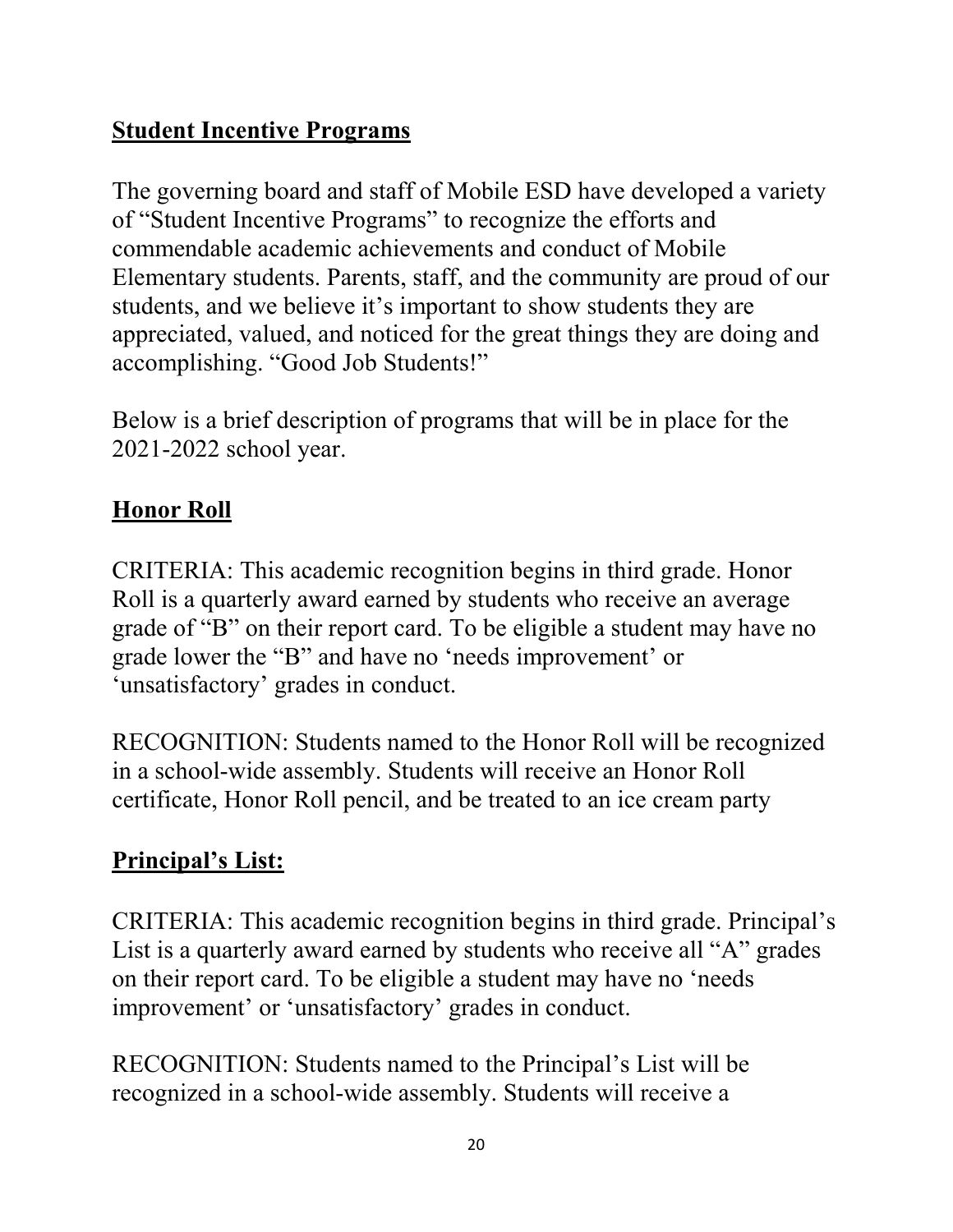Principal's List certificate, Principal's List pencil, and be treated to an ice cream party.

#### **Scorpion Scooter Award**

CRITERIA: This academic recognition award is for students in kindergarten through second grade. Scorpion Scooter Awards are earned quarterly by students for their good efforts, good attitudes, and good work in class. To be eligible a student may have no 'unsatisfactory' grades in conduct.

RECOGNITION: Students named for Scorpion Scooter Awards will be recognized in a school-wide assembly. Students will receive a Scorpion Scooter certificate, a special pencil, and be treated to an ice cream party..

## **Monthly Reading, Writing, and Mathematics Achievement Awards**

CRITERIA: Students in grades Kindergarten through  $8<sup>th</sup>$  grade may earn monthly academic progress and achievement awards in reading, writing, and mathematics. Each teacher may select one student each month to receive this award for each subject area—reading, writing, and mathematics. Students who have shown the most achievement or improvement in reading writing, or mathematics in the class will be eligible for this new award.

RECOGNITION: Students who are recognized with this achievement award will receive a special certificate, pencil, and tag.

## **Great Attendance Award**

CRITERIA: The Great Attendance award will be given at the end of the school year. Students who have five or fewer absences during the 2021- 2022 school year are eligible for this award.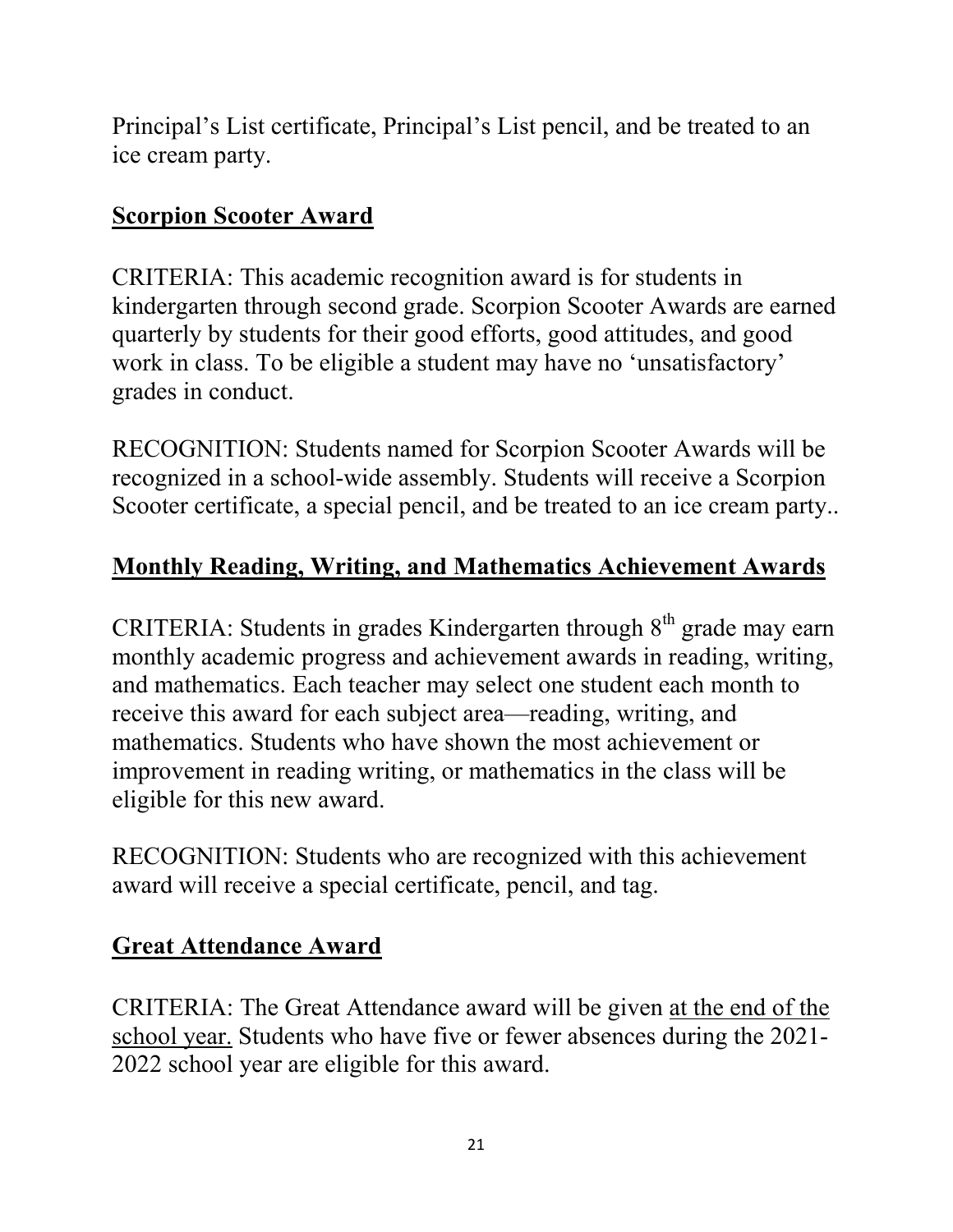RECOGNITION: Students who earn Great Attendance awards will receive a "Great Attendance" certificate, a special pencil, and a special attendance medallion.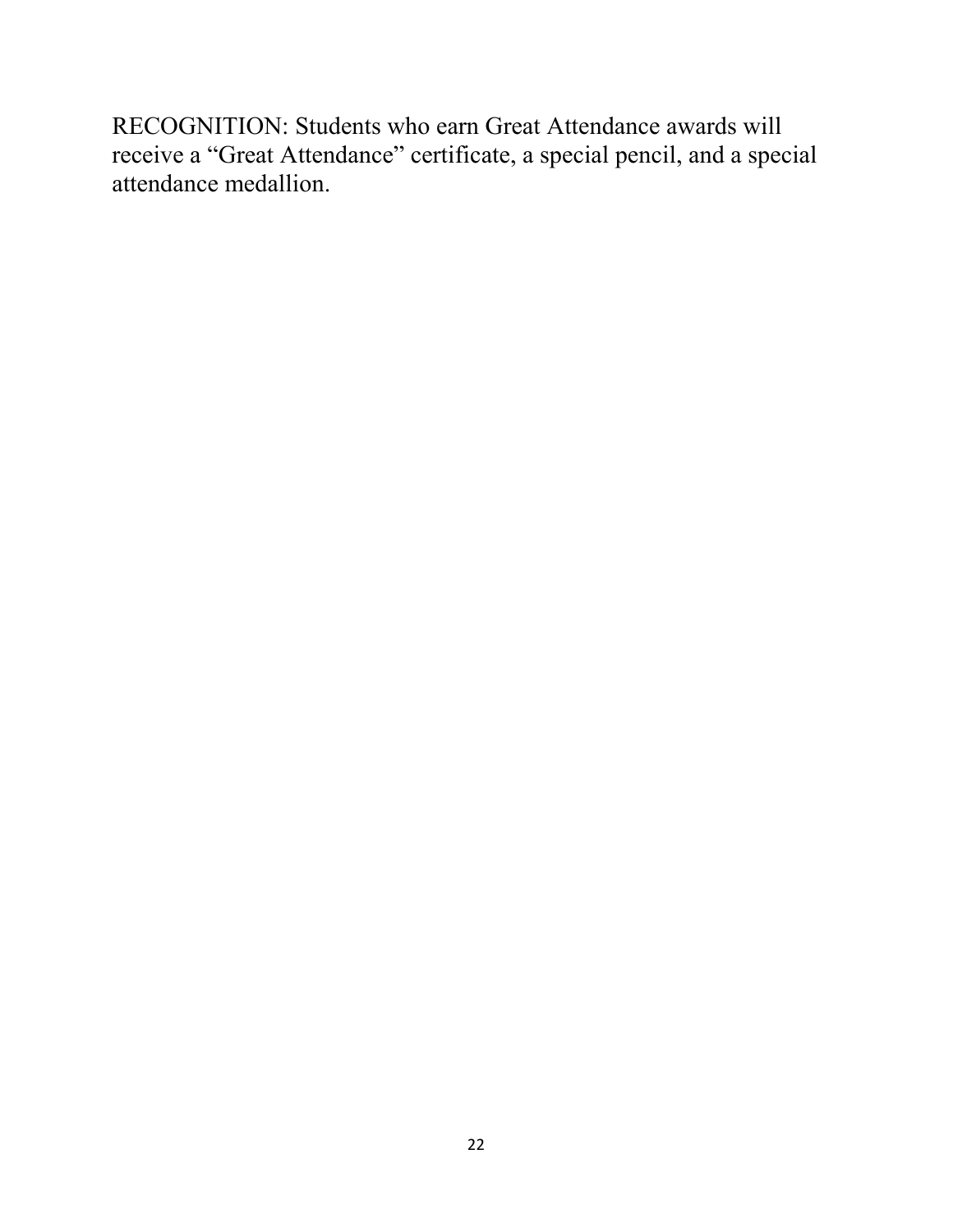## **Parental Involvement Policy**

#### PURPOSE

To comply with the No Child Left Behind Act ("NCLB") Title I requirements while ensuring an effective partnership among parents, the school and the community, and to promote effective and comprehensive involvement practices.

## ISSUE

Mobile Elementary School recognizes that engaging parents in the education process is essential to improved academic success for students. It further recognizes that a child's education is a responsibility shared by the school and the family during the entire time a child attends school.

## POSITION

- 1. Mobile Elementary School understands that although parents/families are diverse in culture, language, and needs, they share the school's commitment to the educational success of their children. Mobile Elementary School recognizes its responsibility to eliminate barriers that impede family involvement and to create an environment supportive of comprehensive family involvement programs that have been developed in collaboration with parents.
- 2. Mobile Elementary School supports the development, implementation, and regular evaluation of parent involvement programs in the school and at the district level, which involve parents/families in the decisions and practices at all grade levels in a variety of roles.
- 3. Mobile Elementary School supports the development of parent/family involvement programs that are comprehensive and coordinated in nature. These programs include, but may not be limited to, the research-based six National Standards for Parent/Family Involvement Programs:
	- 3.1. Communication- Communication between home and school is regular, two-way, and meaningful.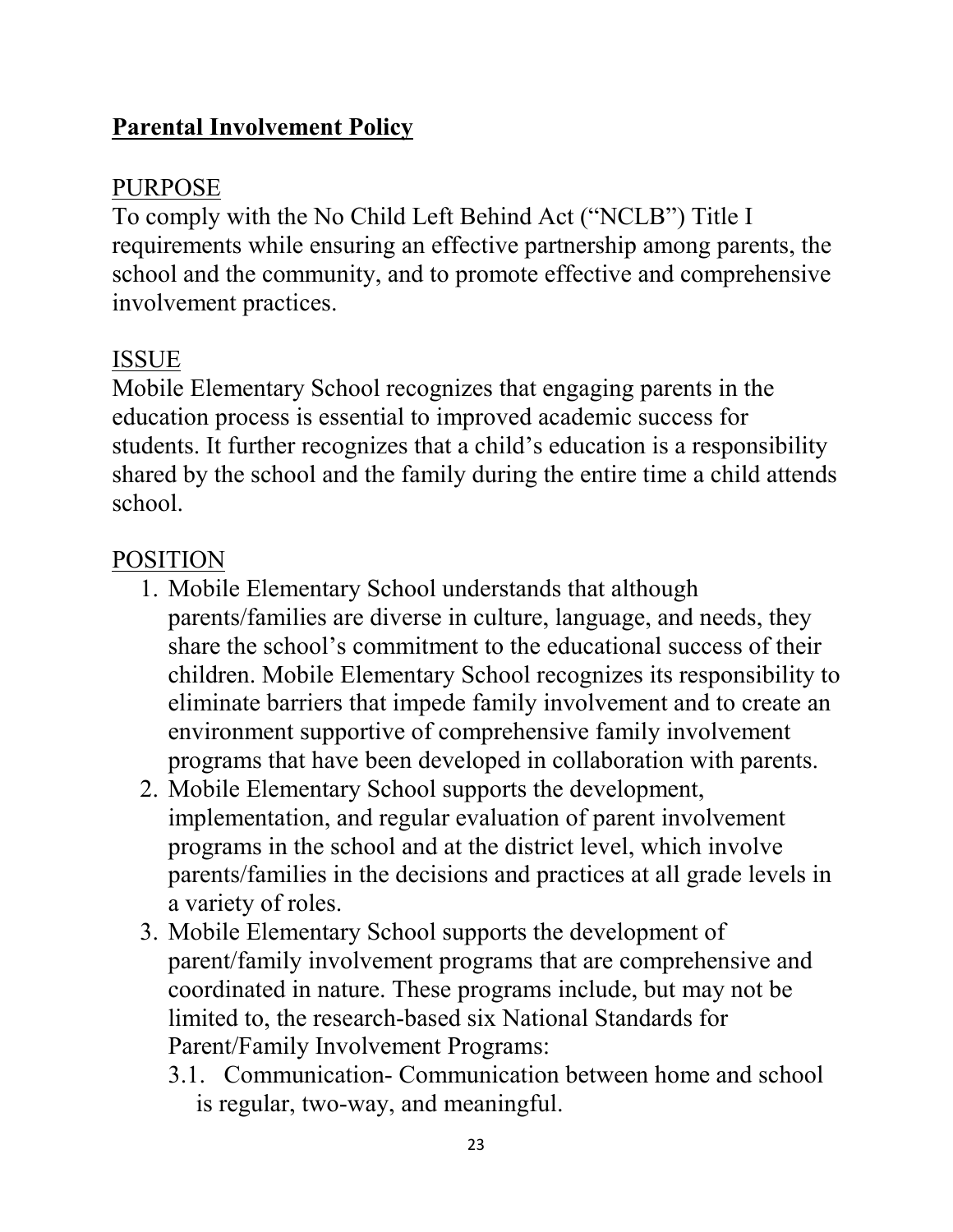- 3.2. Parenting Skills- Responsible parenting is promoted and supported.
- 3.3. Student Learning- Parents play an integral role in assisting student learning.
- 3.4. Volunteering- Parents/families are welcome in the school, and their support and assistance are sought.
- 3.5. Decision Making and Advocacy- Parents/families are full partners in the decisions that affect children and families.
- 3.6. Collaborating with the Community- Community resources are made available to strengthen school programs, family practices, and student learning.

#### PLAN

- 1. Mobile Elementary School engages in the following actions to involve parents in the joint development of its district wide parent involvement plan under section 1112 of the ESEA:
	- 1.1. Collaboratively plan for parent participation in the school to improve parent and teacher cooperation in such areas as homework, attendance, and discipline.
	- 1.2. Invite parent feedback and participation in the district and school parent involvement plan (within the S.I.P.).
- 2. Mobile Elementary School implements the following actions to involve parents in the process of school review and improvement under section 1116 of the ESEA:
	- 2.1. Notify parents in writing of their rights under NCLB and AZ Learns.
	- 2.2. Hold an Open House/Title I Orientation meeting and Parent-Teacher Conferences to provide parents with the opportunity to learn about the course of study for their children, review learning materials, and understand established procedures and routines for the educational setting.
	- 2.3. Invite parents to participate in the School Improvement Plan process.
	- 2.4. Include a parent survey in the school's self-assessment survey process.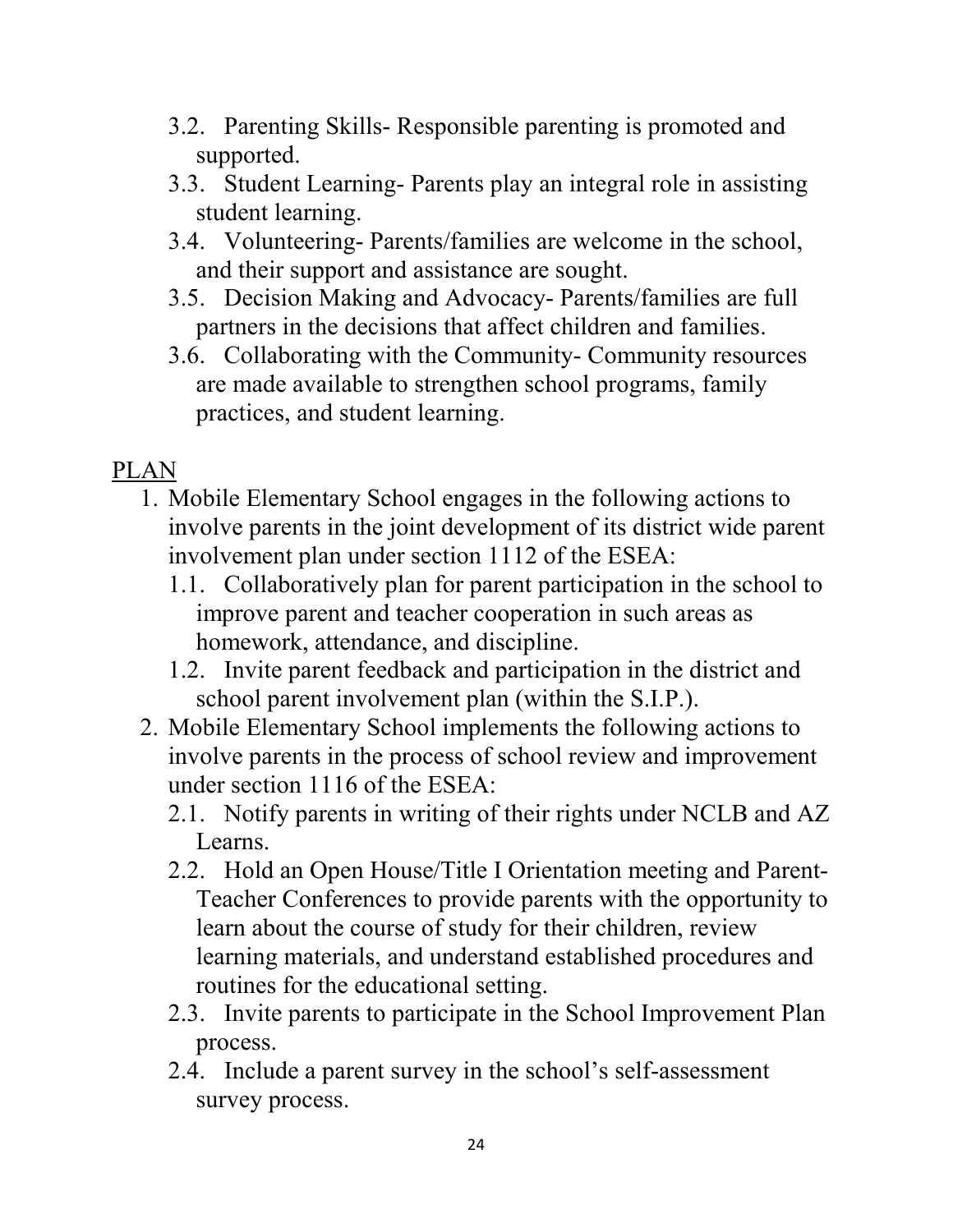- 3. Mobile Elementary School provides the following necessary coordination, technical assistance, and other support to assist the school in planning and implementing effective parent involvement activities to improve student academic achievement and school performance:
	- 3.1. Provide additional support and funding for outside programs and materials used in assisting the school in promoting and maintaining parent involvement in such areas as homework, attendance, social skills and discipline.
	- 3.2. Coordinate and integrate parent involvement strategies and requirements under the following programs: Child Find
- 4. Mobile Elementary School engages in the following actions to conduct, with the involvement of parents, an annual evaluation of the content and effectiveness of this parent involvement policy in improving the quality of the school. The evaluation will include identifying barriers to greater participation by parents in parent involvement activities. The school district will use the findings of the evaluation about its parent involvement policy and activities to design strategies for more effective parent involvement, and to revise, if necessary (and with the involvement of parents) its parent involvement policies.
	- 4.1. Parent involvement committee creates and conducts annual evaluations.
	- 4.2. Assessment and evaluation tools consist of feedback from the community and parents, site program surveys, data analysis on program attendance, and correlating data on student achievement.
	- 4.3. Analyzing, and then disseminating the results to parents and the community and gathering suggestions for revisions is a collaborative effort between the parent involvement committee and the School Improvement Team.
- 5. Mobile Elementary School builds the schools' and parent's capacity for strong parental involvement, in order to ensure effective involvement of parents and to support a partnership among the school, parents, and the community to improve student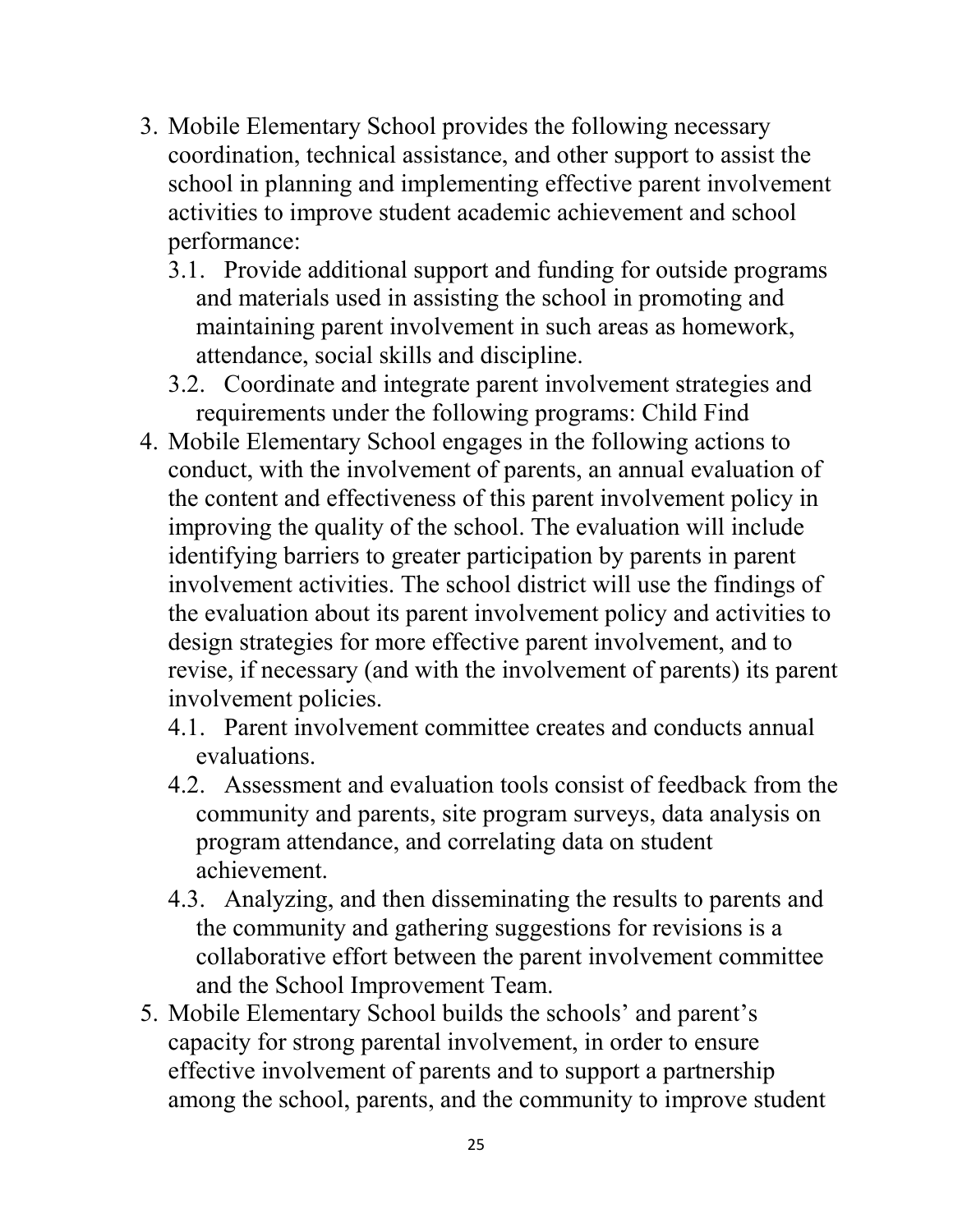academic achievement, through the following activities specifically described below:

- 5.1. By offering parenting meetings, parent-teacher conferences, and/or written communications, the school will provide assistance to parents of children served by the school district or school, as appropriate, in understanding topics such as, but not limited to, the following:
	- 5.1.1.1. The State's academic content standards,
	- 5.1.1.2. The State's student academic achievement standards,
	- 5.1.1.3. The State and local academic assessments including alternate assessments,
	- 5.1.1.4. The requirements of Title 1 and NCLB,
	- 5.1.1.5. How to monitor their child's progress, and
	- 5.1.1.6. How to work with educators:
- 5.2. Mobile Elementary School provides materials and training to help parents work with their children to improve their children's academic achievement, such as literacy training, offering parenting meetings, and parent-teacher conferences.
- 5.3. Mobile Elementary School educates its teachers, principal and other staff, in how to reach out to, communicate with, and work with parents as equal partners, in the value and utility of contributions of parents, and in how to implement and coordinate parent programs and build ties between parents and schools, by providing administrative support for community involvement and volunteers, as well as fully recognizing the diverse backgrounds of the families we serve through analysis of student demographic data.
- 5.4. Mobile Elementary School engages in the following actions to ensure that information related to the school and parentprograms, meetings, and other activities, is sent to the parents of participating children in an understandable format:
	- 5.4.1.Provide School Calendar and Parent Handbook upon registration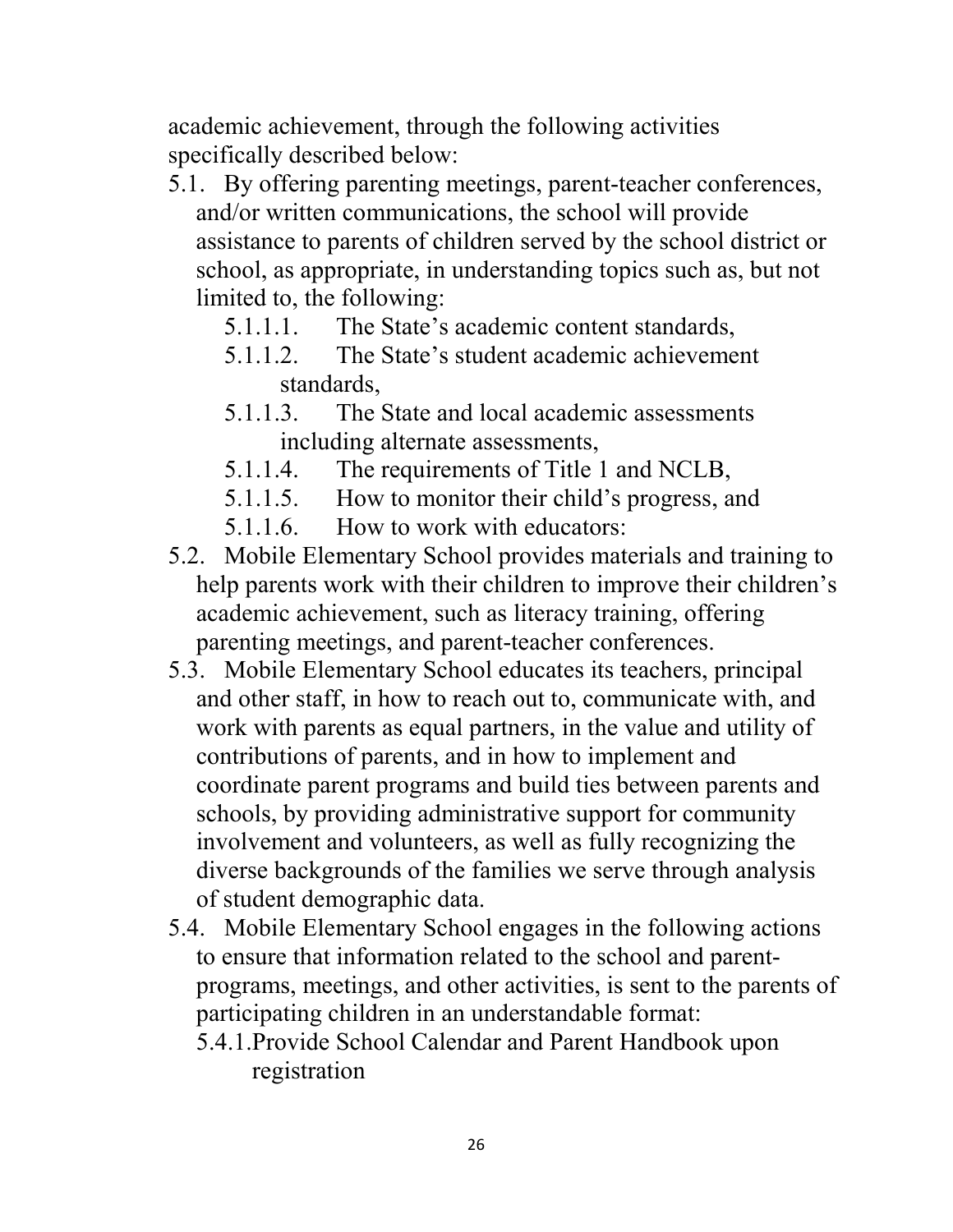- 5.4.2.Continue updating of student's current address/contact information
- 5.4.3.Post flyers, when appropriate, at the school site for easy reference by parents and community members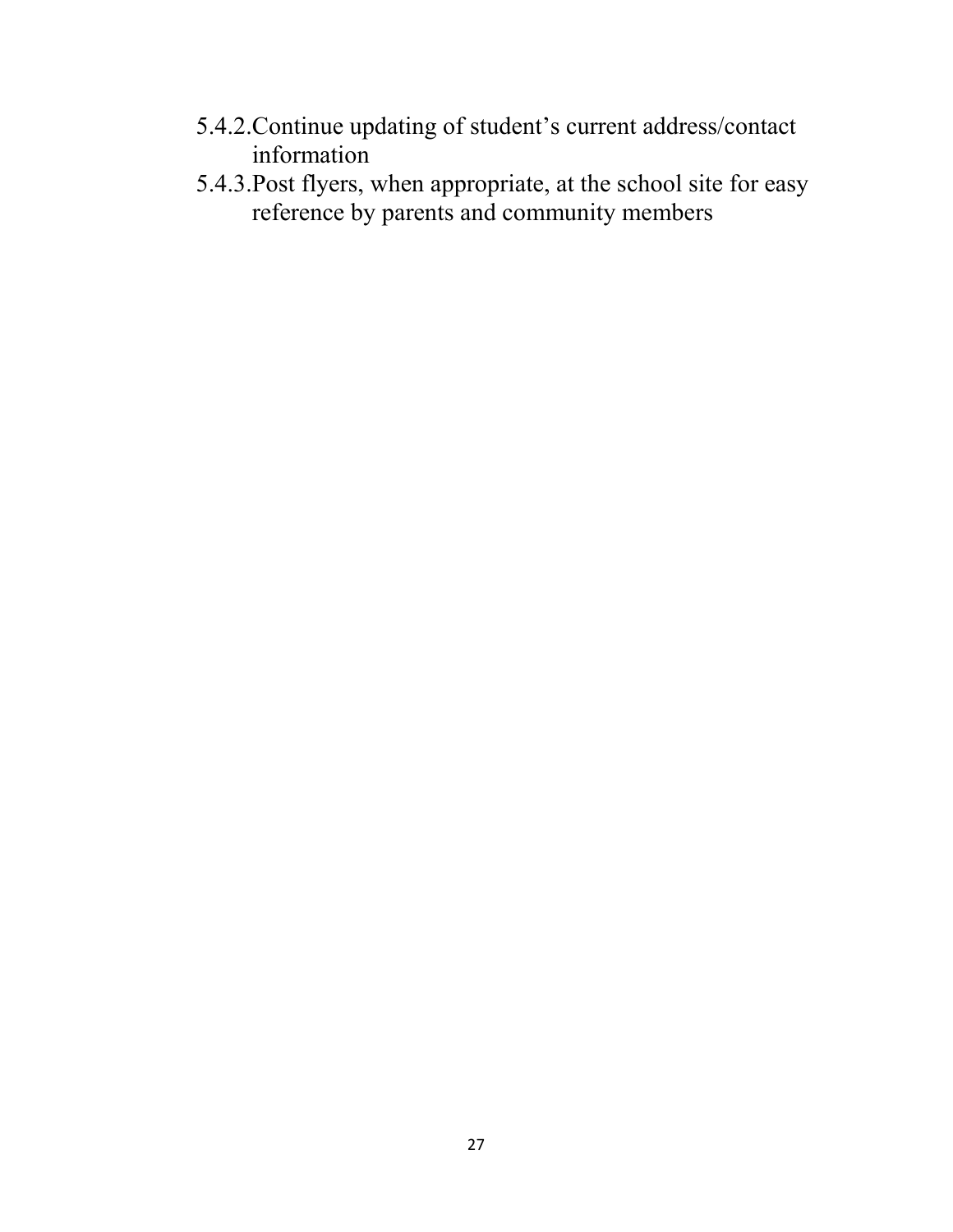#### **Parent and Student Notifications:**

## **FERPA Notification**

July 2021 Dear Parents and Guardians,

The purpose of this letter is to inform parents and guardians of your rights under the Family Educational Rights and Privacy Act (FERPA). FERPA affords parents and students over the age of 18 certain rights with respect to the student's education records. These rights are:

1. The right to inspect and review the student's education records within 45 days of the day the school receives a request for access.

To review student records, parents must submit to the superintendent a written request that identifies the record(s) they wish to inspect. Arrangements for access will be made and parents will be notified of the time and place where the records may be inspected.

2. The right to request the amendment of the student's education records that the parent or eligible student believes are inaccurate, misleading, or otherwise in violation of the student's privacy rights under FERPA.

Parents who wish to ask the school to amend a record must submit to the superintendent a written request that clearly identifies the part of the record they want changed, and specify why it should be changed.

3. The right to consent to disclosures of personally identifiable information contained in the student's education records, except to the extent that FERPA authorizes disclosure without consent.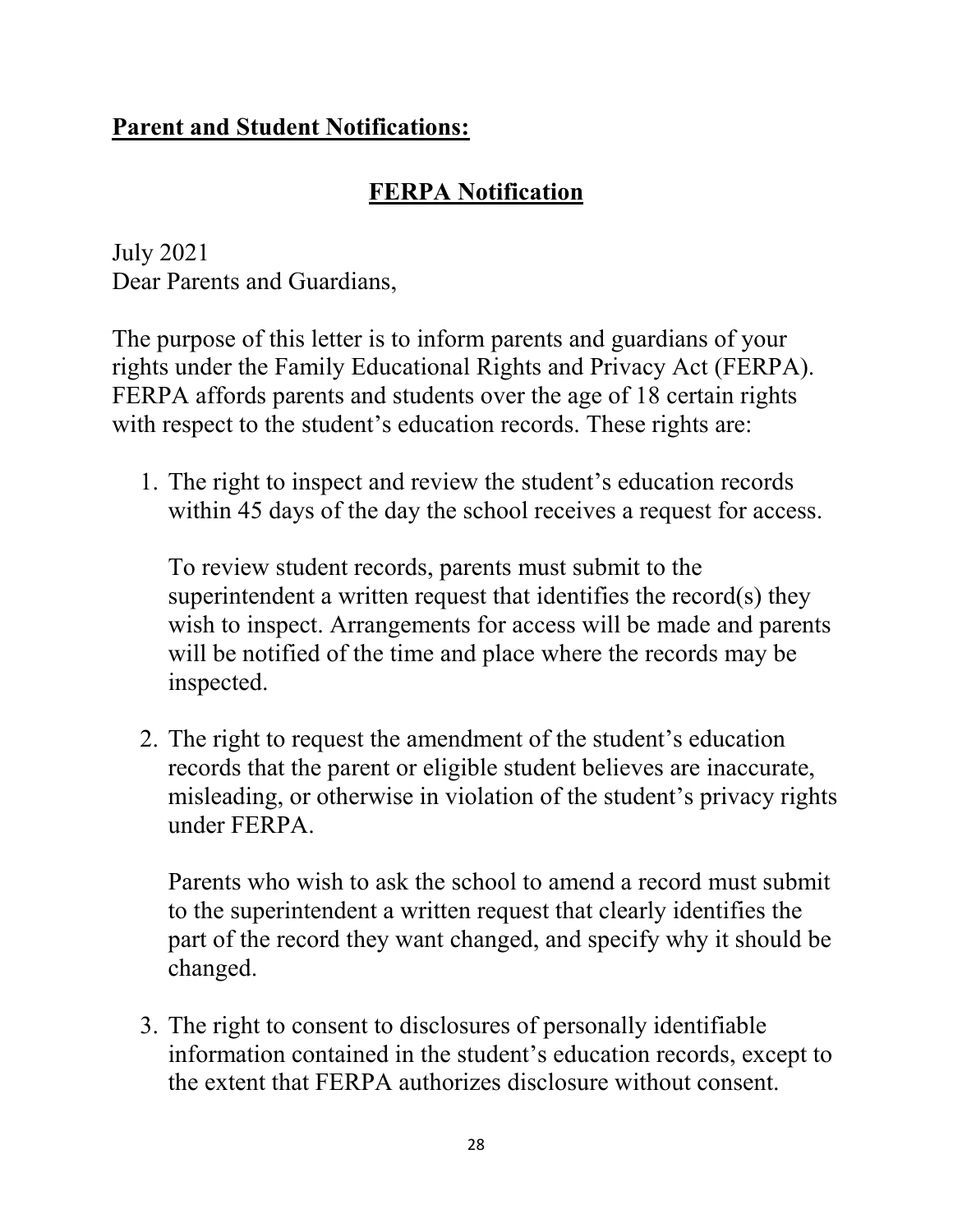Disclosure without consent is permitted to school officials with a legitimate educational interest. A school official has a legitimate educational interest if the official needs to review an educational record in order to fulfill his or her professional responsibility.

School officials include a person employed as an administrator, teacher, supervisor, or support staff member; a person serving on the school board; or a person or company with whom the district has contracted to provide a service instead of using its own officials or employees.

4. The right to file a complaint with the U.S. Department of Education concerning alleged failures by the district to comply with the requirements of FERPA. The name and address of the Office that administers FERPA are:

> Family Policy Compliance Office U.S. Department of Education 400 Maryland Avenue, SW Washington, DC 20202-5920

(This information is being sent to all parents of students in the Mobile ESD as the annual notification to parents of their rights under FERPA. 34 CFR § 99.7.)

## **Child Find Notification**

July 2021 To all Parents and Community Members,

It is the Mobile Elementary School District's responsibility to inform our community and all parents within the district's boundaries of our responsibility to make available special education services for students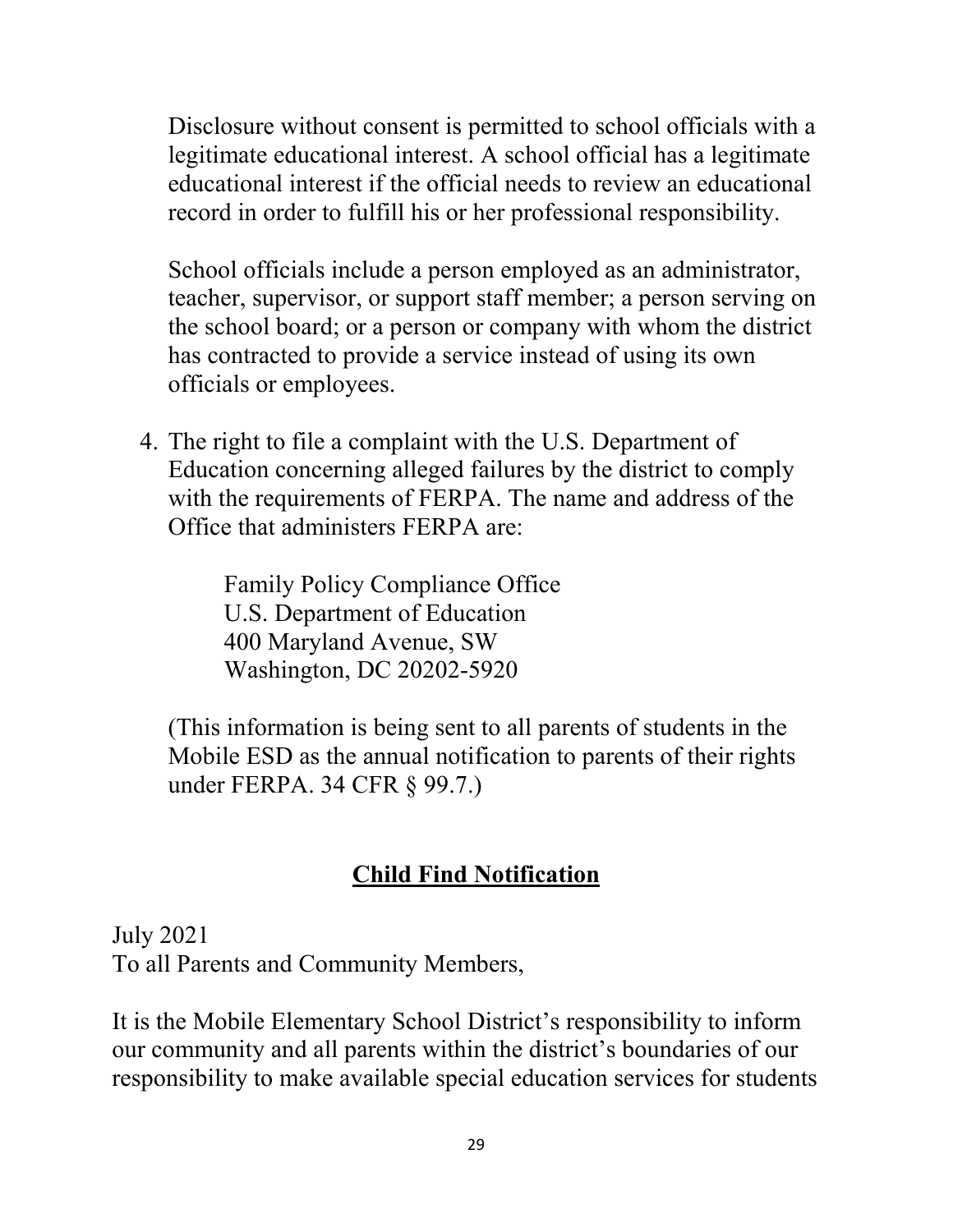with disabilities aged 3 through 21 years, and to provide information about how to access those services. In addition, we have a responsibility to provide information regarding early intervention services for children birth through 2 years.

Mobile ESD is responsible for identifying, locating, and evaluating children with disabilities within our boundaries, including children aged 3 through 21, and for referring children from birth through 2 years of age to Arizona Early Intervention Program (AzEIP) for evaluation and appropriate services.

The district is also responsible for providing a free and appropriate public education (FAPE) which includes special education and related services to children with disabilities, at public expense, under public supervision and direction, and without charge to parents.

For all new students to Mobile ESD, the classroom teacher completes screening activities within 45 days of enrollment. The teacher observes the child's abilities in the areas of academics, vision, hearing, communication, social/emotional behavior, and motor skills. If any concerns are noted the child may be referred for additional help.

Children birth through 2 years of age who receive early intervention services and participate in preschool programs for children with disabilities, will receive support and assistance as they transition to other special education services. Mobile ESD ensures that:

- 1. Transition conferences for children aged 2 years 6 months to 2 years 9 months will be held;
- 2. By the child's third birthday an Individualized Education Plan (IEP) or Individualized Family Service Plan (IFSP) will be developed and implemented; and
- 3. For the child who turns 3 during the summer, the IEP team will determine the date for services to begin including eligibility for Extended School Year (ESY) services.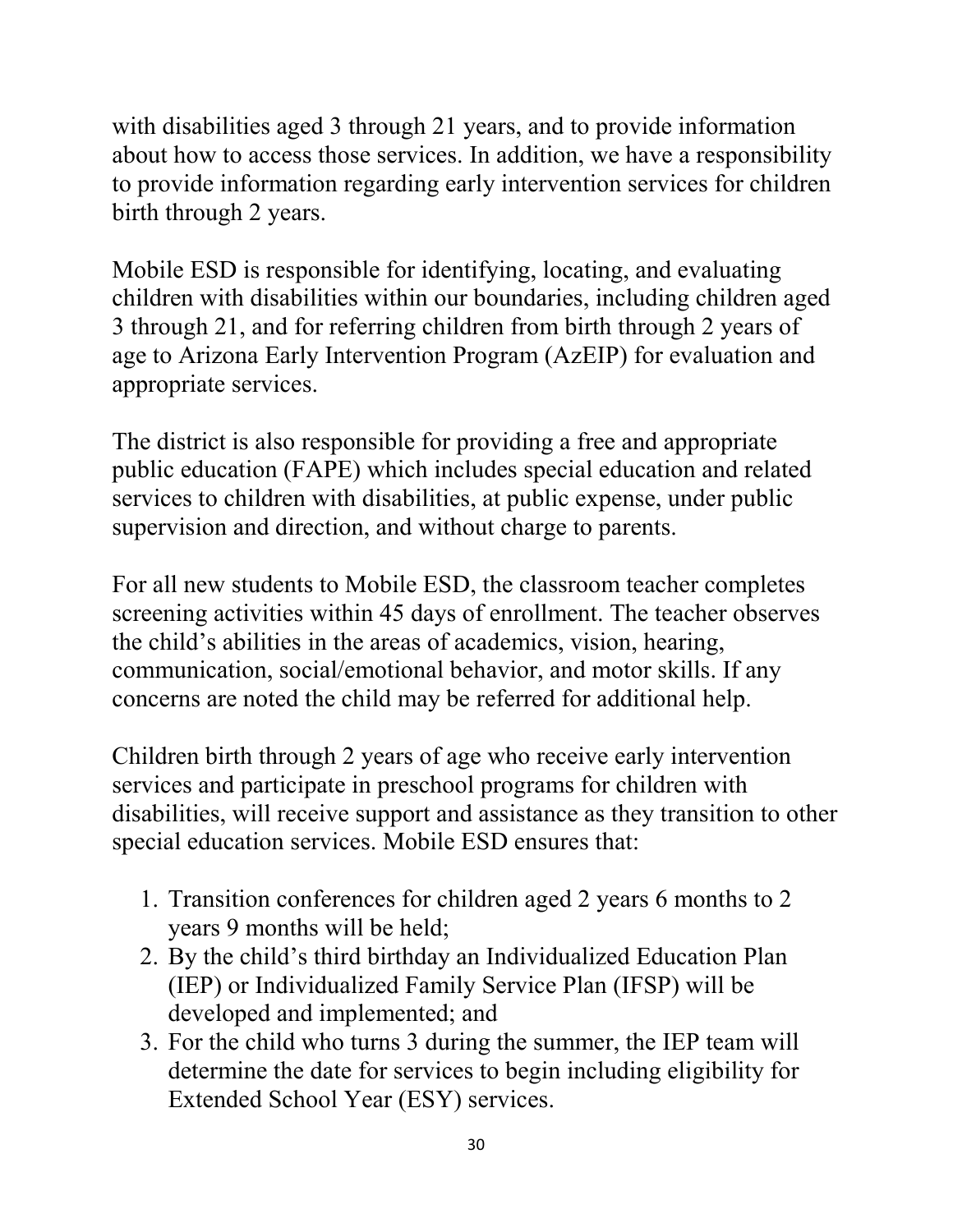*If you have concerns about a child you know, please:*

*Contact Mrs. Teri Dominguez at (520)568-2280 for more information. Thank you.*

## **Parent Involvement Policy**

It is important that each school district to develop and distribute to the parents a written parent involvement policy that establishes the district's expectations for parent involvement.

● A copy of the district Parent Involvement Policy is in the Parent/Student Handbook.

## **School-Parent Compact**

It is important that schools develop a School-Parent Compact that outlines how parents, the entire school staff, and students will share the responsibility for improved student academic achievement and the means by which the school and parents will develop a partnership to help children achieve the state's high standards. To the extent practicable, materials must be in a format and language understandable to the parents.

Every student and parent at Mobile ESD has received, and is required to sign and return this compact for the 2021-2022 school year.

## **The McKinney-Vento Homeless Assistance Act**

School districts are responsible to identify students who may be classified as "homeless". The term "homeless" includes:

• Any child or youth without a fixed, regular and adequate nighttime residence is considered "homeless" under the law. This includes students who are: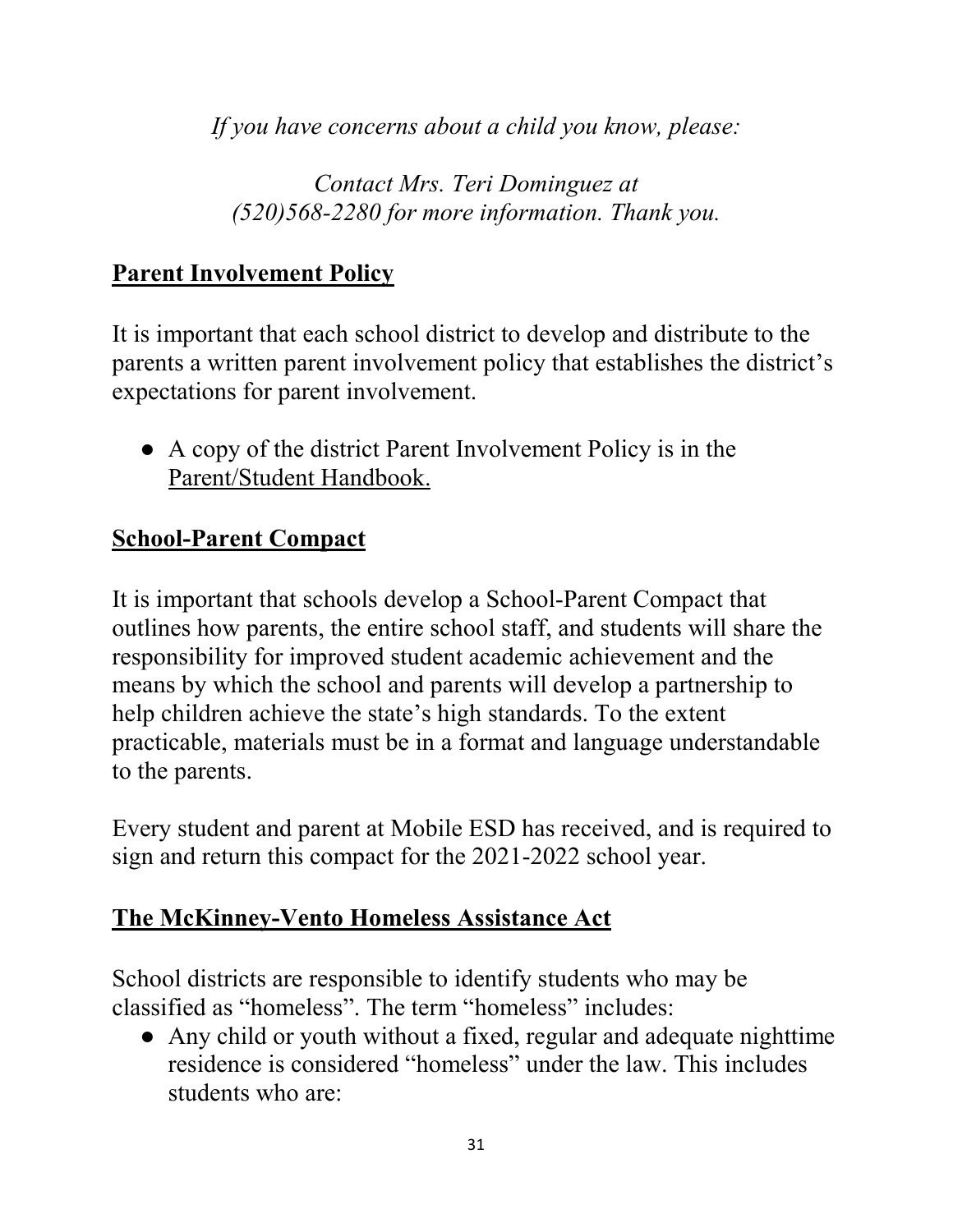- Living with a friend, or relative or someone else because they lost their home or can't afford a home;
- Staying in a motel, hotel, trailer park, or campground because they have nowhere else to go;
- Living in a shelter, including emergency or transitional shelters, and runaway and homeless youth shelters;
- Staying in substandard housing;
- Living in places not ordinarily used for sleeping, including cars, parks, public places, abandoned buildings, or bus or train stations;
- Awaiting foster care placement; or
- Abandoned in a hospital.

In the event that your child may qualify as described above, please contact the school office at (520) 568-2280 so we may inform you of the services for which you may qualify.

If you have further questions about the information outlined above please contact the school at (520) 568-2280.

Sincerely, Teri Dominguez School Administrator

## **Notification of Protection of Student Rights**

July 2021 Dear Parents and Guardians,

The Protection of Pupil Rights Amendment (PPRA) (20 U.S.C § 123h; 34 CFR Part 98) applies to programs that receive funding from the U.S. Department of Education (ED). PPRA is intended to protect the rights of parents and students in two ways: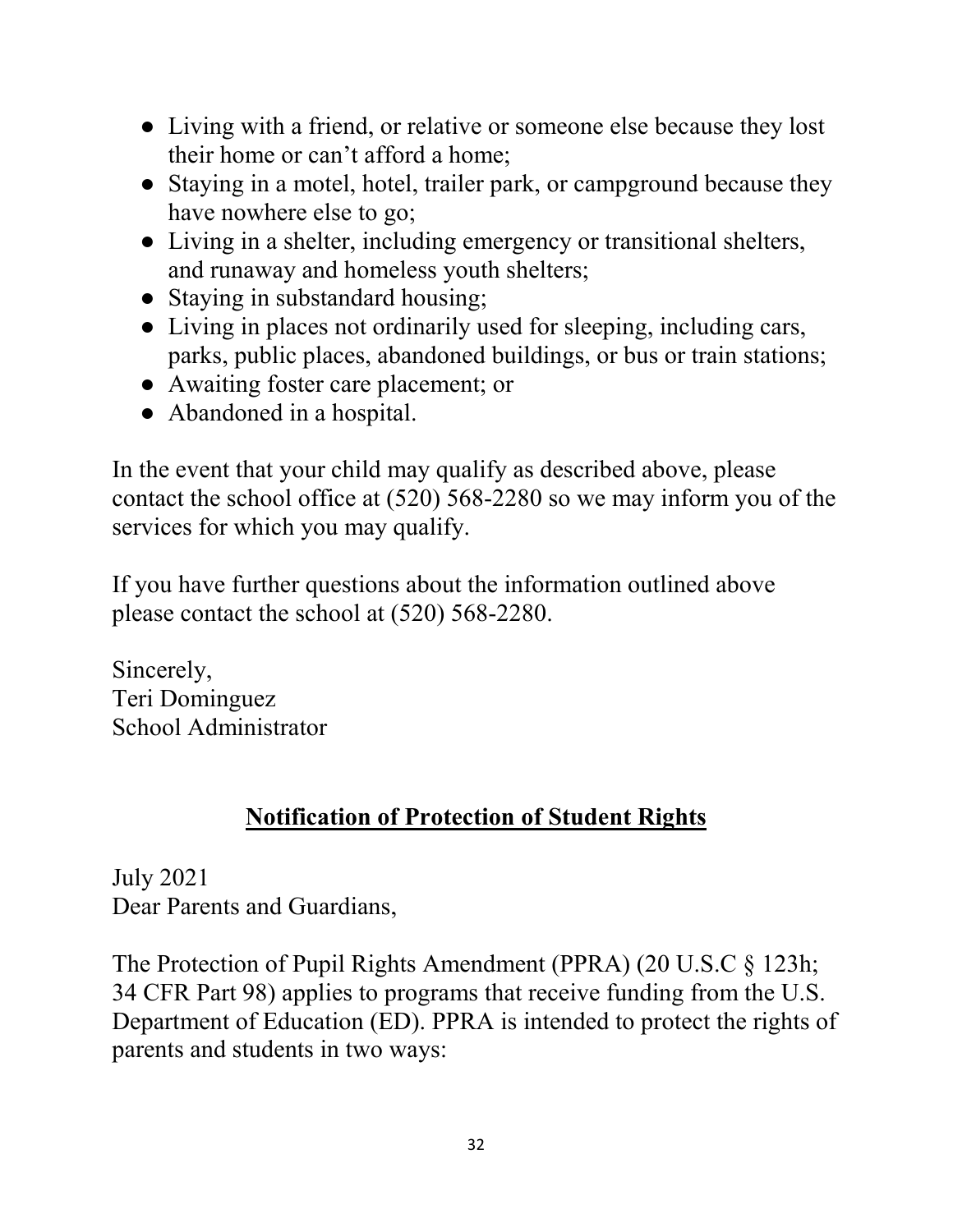It seeks to ensure that schools and contractors make instructional materials available for inspection by parents if those materials will be used in connection with any Educational Department-funded survey, analysis, or evaluation that reveals information concerning:

- 1. Political affiliations or beliefs of the student or student's parent
- 2. Mental and psychological problems potentially embarrassing to the student and his/her family
- 3. Sex behavior and attitudes
- 4. Illegal, anti-social, self-incriminating and demeaning behavior
- 5. Critical appraisals of other individuals with whom respondents have close family relationships;
- 6. Legally recognized privileged or analogous relationships, such as those of lawyers, physicians, and ministers; or,
- 7. Religious practices, affiliations, or beliefs of the student or parents; or,
- 8. Income (other than that required by law to determine eligibility for participation in a program or for receiving financial assistance under such program).

This requirement also applies to the collection, disclosure or use of student information for marketing purposes ("marketing surveys"), and certain physical exams and screenings.

If you wish to review any survey instrument or instructional material used in connection with any protected information or marketing survey, please submit a written request to the superintendent. The superintendent will notify you of a time and place where you may review these materials. You have a right to review a survey and/or instructional materials before the survey is administered to the student.

Parents or students who believe their rights under PPRA have been violated may file a complaint with ED by writing the Family Policy Compliance Office. Complaints must contain specific allegations of fact giving reasonable cause to believe that a violation of PPRA occurred.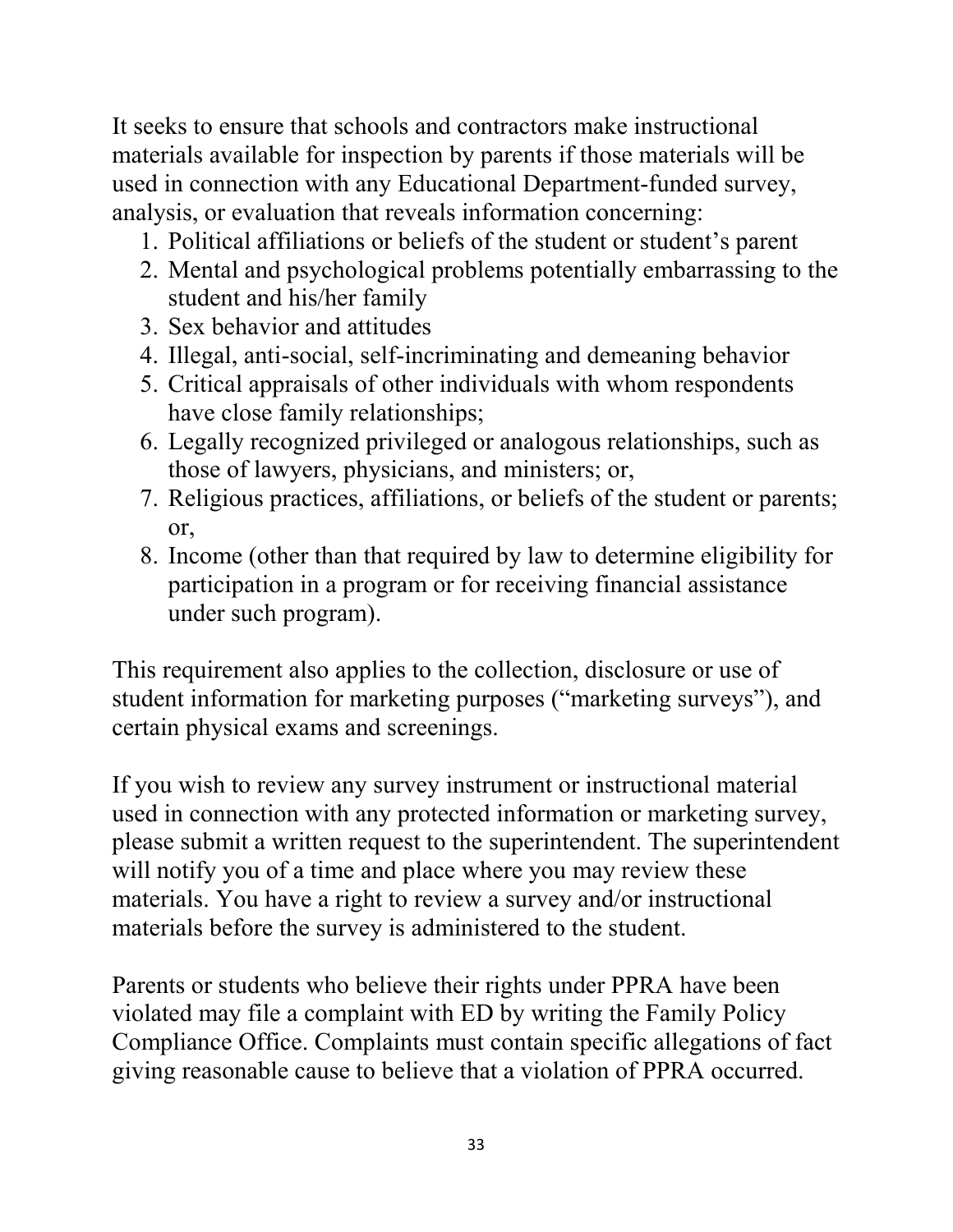For additional information or technical assistance, you may call (202) 260-3887 (voice). Individuals who use TDD may call the Federal Information Relay Service at 1-800-877-8339. Or, you may contact us at the following address:

> Family Compliance Office U.S. Department of Education 400 Maryland Avenue SW Washington, D.C. 20202-4605

If you have questions about any of this information, please contact the school at (520) 568-2280.

Sincerely,

Ms. Teri R. Dominguez District Administrator